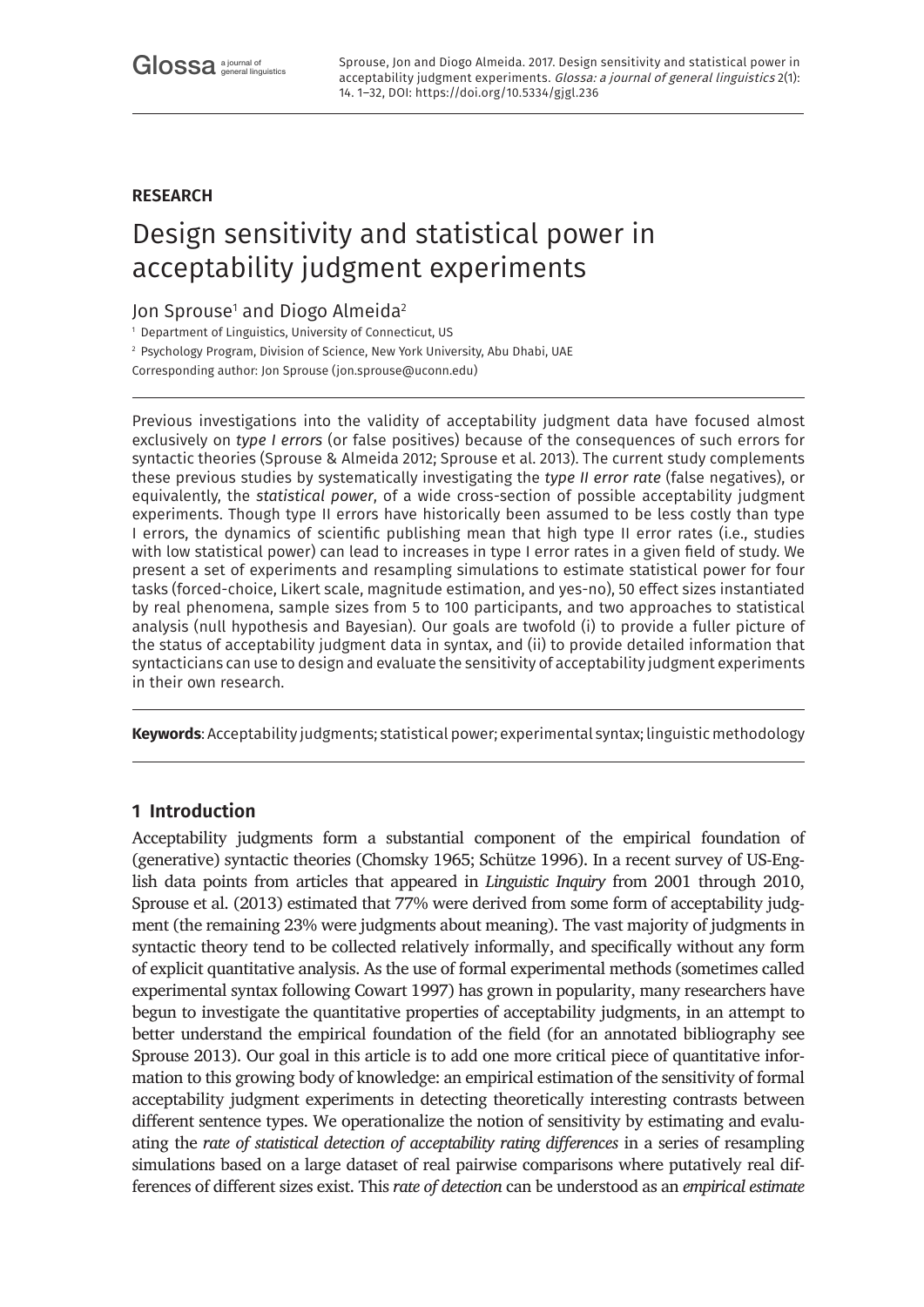of statistical power (and will be referred as such) observed in different kinds of acceptability judgment experiments.

Because there is no one method for collecting and analyzing acceptability judgments, we have conducted a set of experiments and simulations to cover a wide range of possible experimental designs, fully crossing four of the most popular acceptability judgment tasks (yes-no, two-alternative forced-choice, Likert scale, and magnitude estimation), a set of 50 phenomena taken from *Linguistic Inquiry* (2001–2010) that span the largest observable range of effect sizes in a large random sample of theoretical manipulations found in syntax articles (Sprouse et al. 2013), a range of potential sample sizes from 5 to 100 participants (obtained through resampling simulations out of a sample of 144 per task), and two distinct approaches to hypothesis testing (null hypothesis testing and Bayesian hypothesis testing). The result is a database of information regarding the *rate of statistical detection* (our proxy measure of *statistical power*) that covers a substantial portion of possible experimental designs in syntax. Our two goals in this paper are to (i) provide a fuller picture of the status of acceptability judgment data in syntax (i.e., a complement to the validity experiments in Sprouse et al. 2013 and Sprouse & Almeida 2012), and (ii) provide detailed information that syntacticians can use to design and evaluate the sensitivity of acceptability judgment experiments.

The recent trend of formalizing the (historically informal) collection of acceptability judgments allows syntacticians to begin to quantitatively evaluate how well syntactic experiments achieve the goal of distinguishing a hypothesis of interest from a theoretically uninteresting hypothesis. Neyman & Pearson (1928; 1933) provide one of the most influential frameworks for thinking about the outcome of statistical hypothesis testing (as discussed in more detail in section 2). The first step is to construct two statistical hypotheses to test: the null hypothesis  $(\mathrm{H}_{\mathrm{o}})$ , which states that there is no quantifiable difference between two (or more) experimental conditions, and the alternative hypothesis  $(H_1)$ , which states that there is a difference of a certain minimum size between two (or more) experimental conditions. In syntax, experimental conditions tend to be sentence types, so  $H_0$  would posit no difference in acceptability between two or more sentence types, and  $H_0$ posit that there is a difference of a certain size between two or more sentence types. From this partitioning of the hypothesis space, it follows that there are two states of the world,  $H_0$  is true or  $H_A$  is true, and there are two outcomes of a hypothesis test,  $H_0$  is claimed to be true or  $H<sub>1</sub>$  is claimed to be true. This results in four combinations, two of which are correct outcomes of the test, and two of which are errors, as shown in Table 1.

A type I error, or false positive, occurs when the hypothesis test favors  $\mathrm{H}_{\mathrm{A}}$ , but  $\mathrm{H}_{\mathrm{0}}$  is in fact true. A type II error, or false negative, occurs when the hypothesis test favors  ${\rm H_o}$ , but  $H<sub>a</sub>$  is in fact true. Many of the recent investigations of the properties of syntactic experiments have studied the prevalence of type I errors (Gibson & Fedorenko 2010; Sprouse & Almeida 2012; Gibson & Fedorenko 2013; Sprouse et al. 2013). However, *sensitivity*, specifically in the guise of *statistical power* in the Neyman-Pearson approach, is fundamentally defined in terms of type II errors. *Statistical power* is the probability that a hypothesis test will favor  $H_A$  when  $H_A$  is in fact true, therefore it is the complement of type II errors (power  $= 1$  – type II errors). It is typically expressed as a percentage. For example, if a

|                                                       | $Ha$ is true of the world | $H_0$ is true of the world |
|-------------------------------------------------------|---------------------------|----------------------------|
| $H_{\scriptscriptstyle\wedge}$ is favored by the test | positive correct decision | type I error               |
| $Ha$ is favored by the test                           | type II error             | negative correct decision  |

**Table 1:** Four possible outcomes for a hypothesis test under the Neyman-Pearson approach.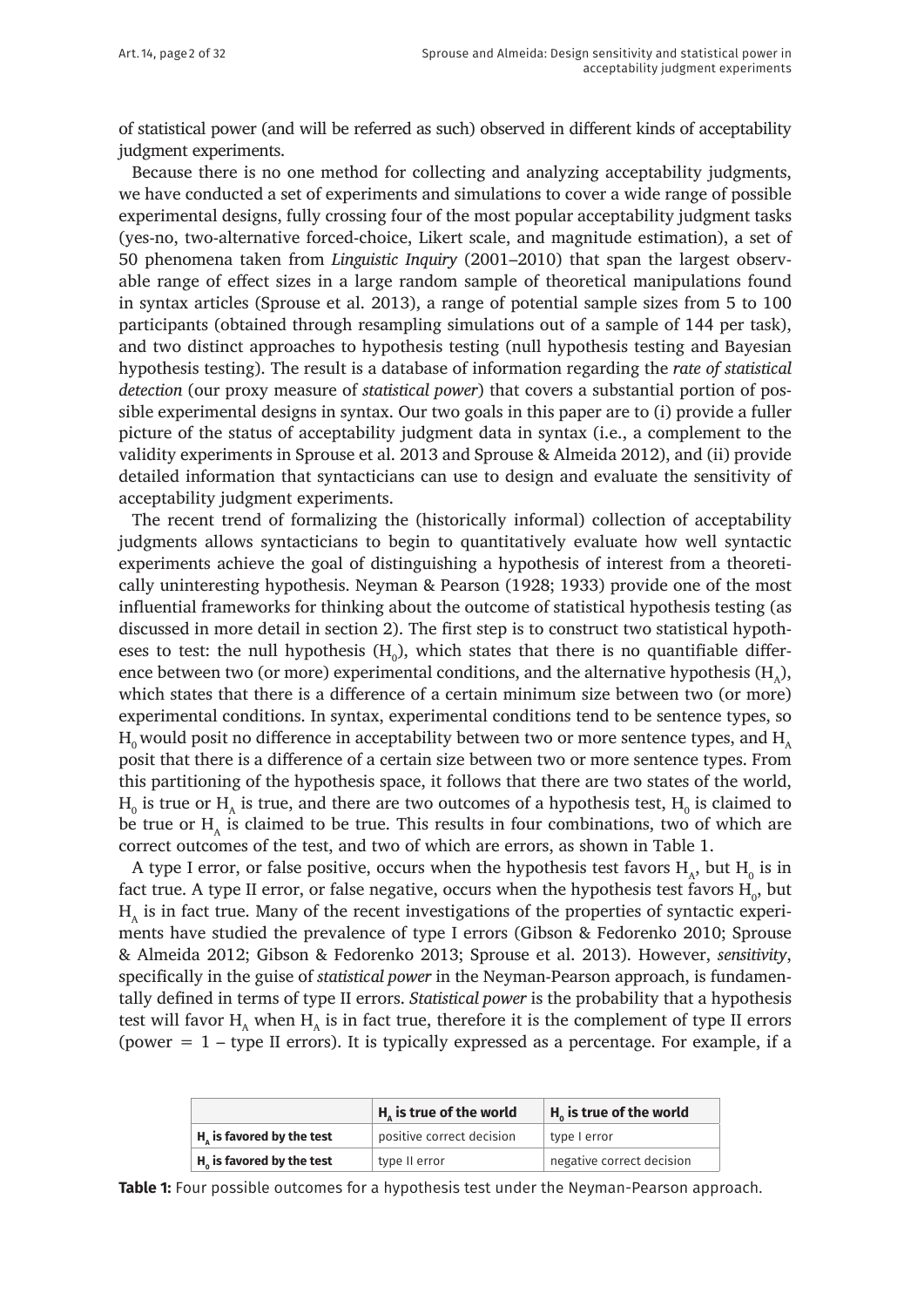hypothesis test has 80% power, then it will favor  $H_a$  80% of the time that  $H_a$  is true, and favor  $\text{H}_{\text{o}}$  20% of the time that  $\text{H}_{\text{A}}$  is true.

Given that statistical power is in many ways the complement of recent investigations into type I error, the first goal of this project is to simply extend the knowledge of the field regarding the properties of syntactic experiments. There is a robust and growing literature across experimental disciplines exploring the consequences of low statistical power (e.g., Ioannidis 2005; Simmons et al. 2011; Button et al. 2013). There are at least three consequences of low statistical power that are potentially relevant for the growing literature on formal experimentation in syntax. The first is the most obvious: given the definition of statistical power, a low powered experiment is potentially a waste of time and resources. A low powered experiment has a low probability of doing what experiments are intended to do – detect evidence for the theoretically interesting hypothesis  $(H<sub>a</sub>)$ . The second consequence is that low power makes it more difficult to interpret null results as evidence in favor of the null hypothesis. To the extent that null hypotheses (i.e., predicted *invariances* between sentence types) are relevant for the construction of syntactic theories (which we believe they are), this is potentially problematic for theory construction. Furthermore, null hypotheses are critical for the elimination of type I errors through replication, arguably making investigations of type I error incomplete without an investigation of statistical power. The third consequence is much less obvious: low statistical power studies have the potential to increase the number of type I errors (false positives) in the literature. This is not an obvious consequence of low power (after all, power is defined solely in terms of type II errors), but as we will see in section 2, it follows directly from the mathematics of statistical hypothesis testing and the fact that current academic practices result in strong publication bias towards results that present *nominally* statistically significant results (Button et al. 2013). Therefore, previous investigations of type I error (such as Sprouse et al. 2013) are potentially incomplete without a comprehensive investigation of how statistical power is generally taken into consideration in the design and evaluation of experiments in the field.<sup>1</sup> Given recent concerns about replicability of data in both psychology (Open Science Collaboration 2015) and linguistics (e.g., Gibson & Fedorenko 2013; Sprouse et al. 2013), and these three consequences of low statistical power, we believe it is important to broadly investigate statistical power in syntactic experiments.

The second goal of this project is to provide actionable information for syntacticians to use both when they construct their own experiments and when they evaluate the experiments of others. Syntacticians can use the graphs and appendices in this paper, as well as the raw data provided on the first author's website, to estimate the statistical power for a substantial portion of possible experimental designs in syntax (in terms of tasks, phenomena, and sample sizes). It is our hope that this will take some of the guesswork out of the design of future experiments, as well as provide concrete baselines for editors, reviewers, and readers to critically evaluate the sensitivity/power of acceptability judgment experiments.

The article is structured as follows. Section 2 provides a detailed review of three major approaches to hypothesis testing, and the concept of statistical power within each (readers already familiar with statistical power should feel free to skip this section). Section

<sup>&</sup>lt;sup>1</sup> There is a fourth consequence that is sometimes discussed (e.g., Button et al. 2013), but it appears to be less of a problem for syntax than other literatures: low power can lead to exaggerated effect sizes, sometimes called the winner's curse (Ioannidis 2008). Exaggerated effect sizes can mean that replications of published effects are likely to show shrinking effect sizes (potentially causing researchers to lose confidence in previously published results), and can mean that any replications that are predicated upon previously reported sample sizes are less likely to return significant results (again, potentially causing researchers to lose confidence in previously published results). However, because syntactic theories (currently) do not often directly predict effect sizes, this appears to be less of a problem for syntax.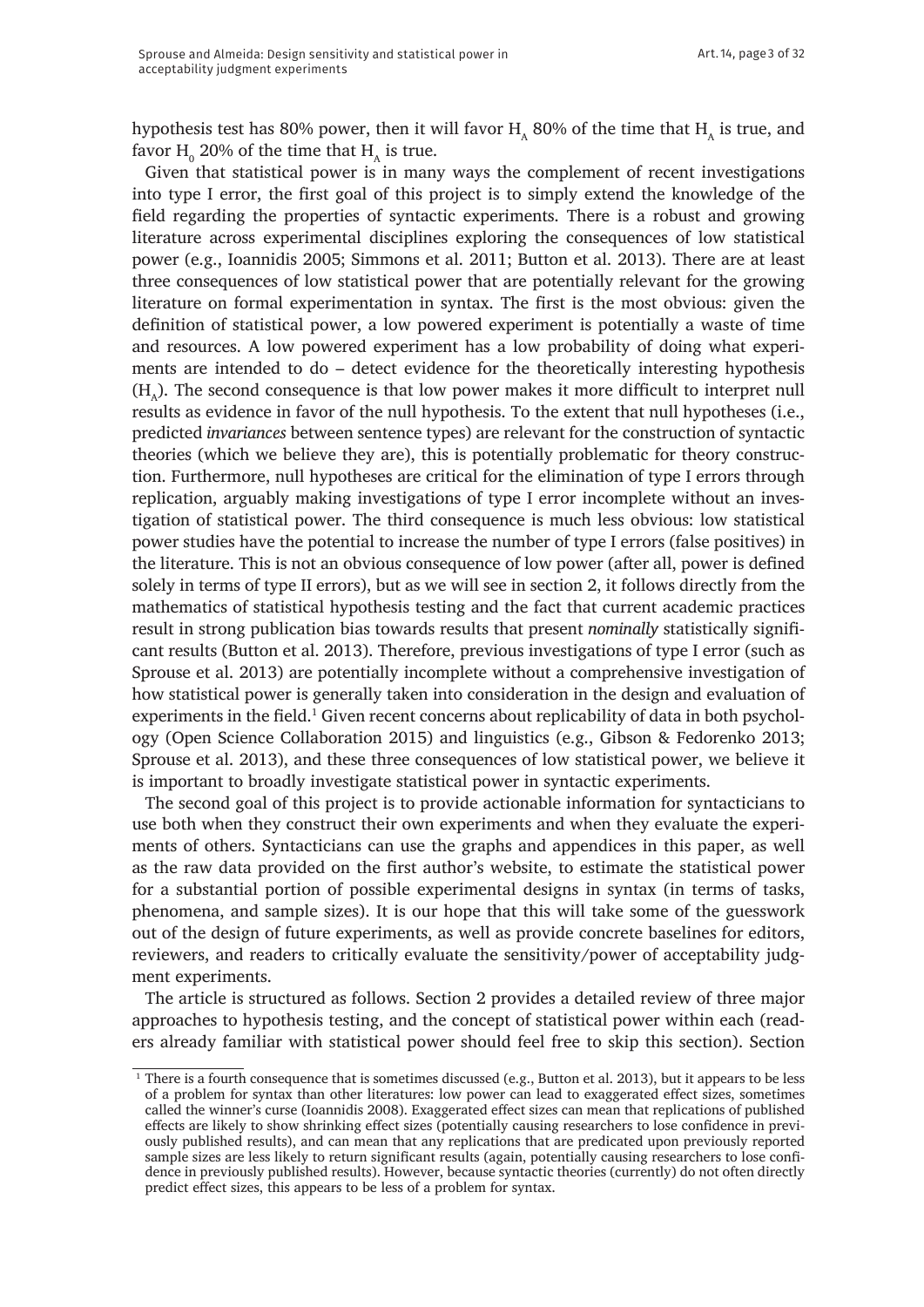Art. 14, page 4 of 32

3 describes the approach to empirically estimating statistical power that we used in the current study. Section 4 presents the results of our investigation. Section 5 discusses the consequences of our results for our twin goals: (i) exploring the status of acceptability judgment data in the field, and (ii) providing estimates that syntacticians can use to design and evaluate judgment experiments. Section 6 concludes. The appendix provides detailed power results in a tabular form.

## **2 Statistical power and its consequences**

This section is primarily a high-level review of the formal concept of *statistical power*, and the mathematical reasons that it has so many (not always obvious) consequences for hypothesis testing. We first review three major philosophical approaches to hypothesis testing: Fisher Hypothesis Testing (FHT), Neyman-Pearson Hypothesis Testing (NPHT), and Bayesian Hypothesis Testing (BHT). This background is necessary to formally define statistical power (in NPHT), and to highlight the role that statistical power plays in all three approaches to hypothesis testing. These sections also allow us to establish the first two consequences of low statistical power: low powered experiments are less likely to favor  $H_{\alpha}$  when  $H_{\alpha}$  is true, and low powered experiments make it difficult to interpret null results as evidence for H<sub>0</sub>. We then review a concept from testing theory called *positive predictive value* (PPV), which provides the link necessary to demonstrate the third consequence of low statistical power: low power can inflate the type I error rate when a field uses a criterion for publication such as  $p < .05$ . We provide this review for readers who may not be familiar with the details of statistical power, as there is currently no comprehensive discussion of statistical power in the experimental syntax literature. However, nothing in this section is specific to syntax, and therefore can be skipped by readers who are already familiar with these issues.

#### *2.1 Fisher Hypothesis Testing*

Ronald A. Fisher was the first to develop a unified approach to null hypothesis testing in the early 20<sup>th</sup> century (Fisher 1955; Hubbard 2004). Although Bayesian statistics technically pre-dates Fisher by over 150 years, and even though Fisher in many ways developed his null hypothesis approach as a response to what he perceived as short-comings in the Bayesian approach (Fisher 1925), in the history of modern approaches to hypothesis testing, Fisher's approach deserves a privileged position. It is a direct precursor to the Neyman-Pearson approach, it is the foil for modern developments in Bayesian statistics, and it is in many ways the default method of null hypothesis testing in various domains of cognitive science (see Gigerenzer 2004; Hubbard 2004 for reviews).

Under Fisher Hypothesis Testing (FHT), there is only one hypothesis under consideration: the theoretically uninteresting hypothesis called the null hypothesis (abbreviated  $\mathrm{H}_0$ ), which for syntax is very often the claim that there is no difference in acceptability between two (or more) sentence types. Statistical tests in FHT assume that  $\mathrm{H_{0}}$  is true, and return the probability of obtaining the observed experimental result, or a result that is more extreme, under this assumption. This probability is called a *p*-value. In other words, a *p*-value is the probability of the observed data (or a result more extreme) given the null hypothesis. For the mathematically inclined, this means that the symbol *p* is a shorthand for the full conditional probability statement p(data  $\vert H_0$ ), where the pipe (|) symbol is read "given that". Low *p*-values indicate that the result is relatively unlikely under the null hypothesis, and high *p*-values indicate that the result is relatively likely under the null hypothesis.

FHT does not specify an algorithm for using the information that is provided by *p*-values to decide between two hypotheses. In FHT, *p*-values are a *direct measure of the strength*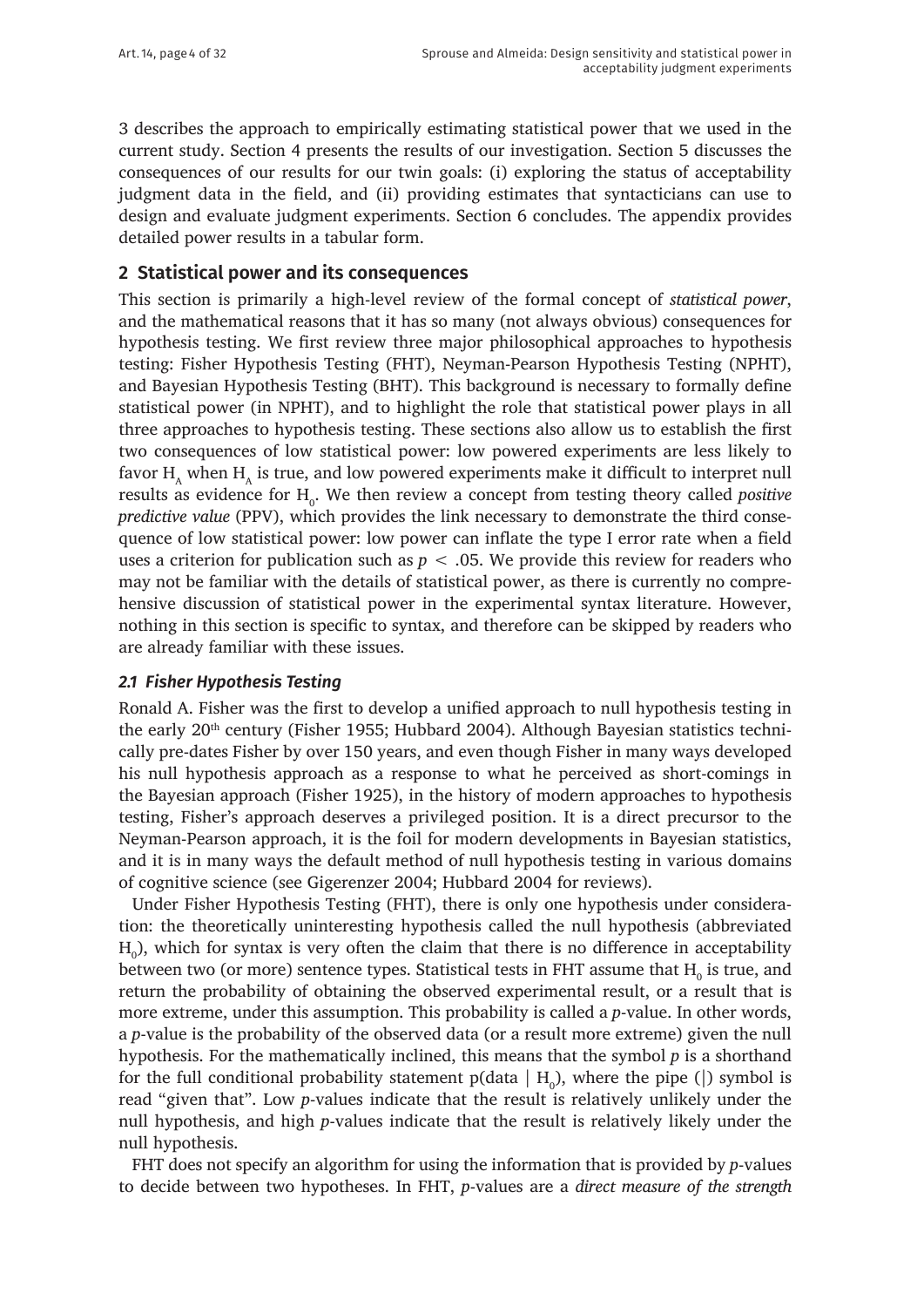*of evidence against the null hypothesis*, and it is up to the researcher to decide what to do with this information. The implication is that if a *p*-value is low enough, the researcher can draw the disjunctive conclusion that "either the null hypothesis is false or a very rare event occurred". FHT does not pre-specify what threshold the researcher should use to decide which conclusion to draw. Although Fisher himself made suggestions about using .05 or .01 as potential thresholds to be used heuristically and primarily for convenience (Fisher 1925), he interpreted *p*-values as gradient *measures of evidence* against the null hypothesis, such that a *p*-value of .049 and a *p*-value of .051 are roughly equal in evidential value, and such that smaller *p*-values can be said to be stronger evidence against the null hypothesis than larger *p*-values. Fisher intended researchers to combine this information with non-statistical information to reach a conclusion about the validity of rejecting the null hypothesis (Lykken 1968 goes so far as to call statistical significance the "least important attribute" of a good experiment). Furthermore, while FHT implies that a decision to reject the null hypothesis should be taken as evidence in favor of a theoretically interesting alternative hypothesis, FHT cannot make any probability statements about this alternative hypothesis, nor can FHT make any statements about the strength of evidence for this alternative hypothesis. This is because no alternative hypothesis was considered during the statistical hypothesis test, only the null hypothesis was considered. In a very real sense, the alternative hypothesis is left as an implied hypothesis covering all theories that are not the null hypothesis.

The limitations of FHT became most apparent in the case of high *p*-values. High *p*-values arise in two scenarios: (i) when the null hypothesis is true of the world, or (ii) when an alternative hypothesis is true of the world, but the test lacks the sensitivity to detect the evidence for the alternative hypothesis. FHT cannot distinguish these two cases. FHT cannot determine a probability for the truth of the null hypothesis because it *assumes* that the null hypothesis is true when calculating the *p*-values. And FHT cannot determine a probability that it failed to detect the evidence for the alternative hypothesis because no alternative hypothesis was specified, and no criterion for its detection was adopted. This means that all FHT can say about high *p*-values are that they are uninformative.

The uninformative nature of high *p*-values is a well-known limitation for FHT, but more importantly for our current study, scenario (ii) above reveals the precarious status of statistical power in FHT. On the one hand, the concept of statistical power (the ability of a test to favor the alternative hypothesis when the alternative hypothesis is true) is clearly relevant for hypothesis testing in general. If a test has low statistical power (i.e., it is not sensitive to evidence for the alternative hypothesis), the researcher gains no information about the world. But on the other hand, the design of FHT makes it difficult (potentially impossible) to formally calculate statistical power.

#### *2.2 Neyman-Pearson Hypothesis Testing*

Neyman-Pearson Hypothesis testing (NPHT) and FHT are both null hypothesis approaches to hypothesis testing. Both NPHT and FHT use the same null hypothesis statistical tests, and both NPHT and FHT use *p*-values to evaluate hypotheses. However, NPHT and FHT differ explicitly in their underlying goals. Whereas FHT seeks only to provide a *measure of evidence* against the null hypothesis, leaving the question of how to use that evidence to the researcher, NPHT seeks to provide an *explicit decision-making algorithm* for deciding between the theoretically uninteresting null hypothesis ( $\mathrm{H}_0$ ) and an explicit theoretically interesting alternative hypothesis (abbreviated  $H<sub>A</sub>$ ). Because errors are possible with any decision, NPHT further seeks to control the maximum number of errors that would be made over the long run if one were to replicate a specific hypothesis test an infinite number of times. Put more succinctly, the output of FHT is a *statement about the strength*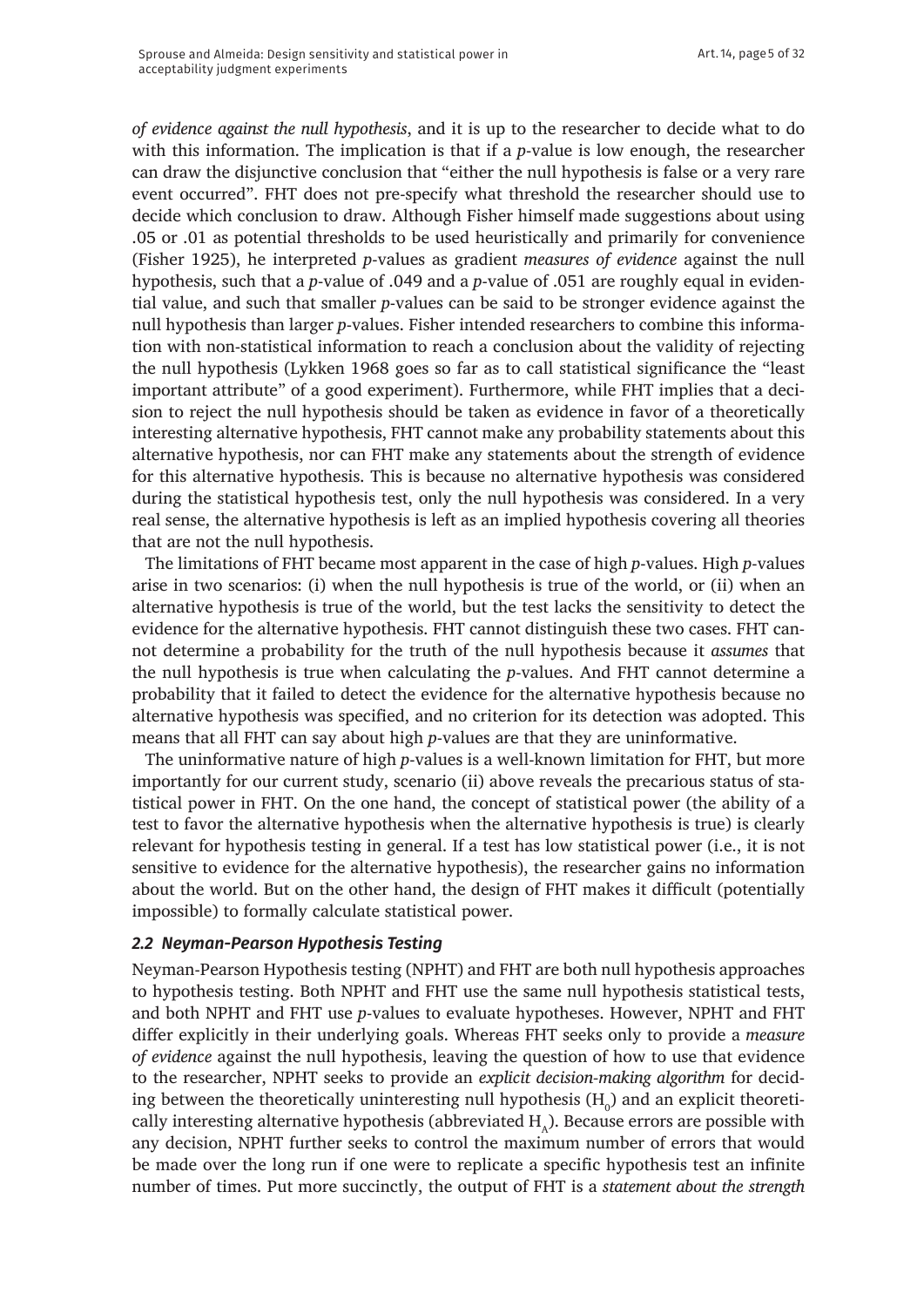*of evidence against the null hypothesis*; and the output of NPHT is *a statement about the maximum probability of making decision errors over the long run, given a pre-specified decision rule*. Despite their superficial similarities, FHT and NPHT are philosophically different approaches to hypothesis testing, the former privileging the role of epistemically-laden *inductive inferences* and the latter the minimization of long-run *error probabilities* (see Hubbard 2004 for a comparison of FHT and NPHT).

NPHT formalizes the decision procedure as follows. First, the researcher defines a null hypothesis (H<sub>0</sub>), just like in FHT. Then the researcher defines an alternative hypothesis  $(H<sub>a</sub>)$ , such as "the population means of condition x and condition y will differ by at least z units" (the specification of the minimum effect size will become relevant when we discuss statistical power below). The researcher then defines a significance level for deciding between  $H_0$  and  $H_A$ . The significance level is typically defined in terms of either *p*-values or the test statistics used to derive *p*-values (the choice is equivalent for our purposes, so we will focus on *p*-values). If the *p*-value of the observed data is below the significance level, the alternative hypothesis  $(H<sub>n</sub>)$  is chosen; if the *p*-value is above the significance level, the null hypothesis ( $H_0$ ) is chosen.

Because we can never know the true underlying state of the world, it is possible, and indeed guaranteed, that the NPHT procedure will lead to errors for some proportion of hypothesis tests. As we saw in Table 1 in section 1, the two explicit hypotheses in NPHT lead to four possible outcomes of the hypothesis test: a positive correct decision when the test favors  $H_A$  and  $H_A$  is true, a negative correct decision when the test favors  $H_0$  and  $\rm H_{_0}$  is true, a type I error when the test favors  $\rm H_{_A}$  but  $\rm H_{_0}$  is true, and a type II error when the test favors  $H_0$  but  $H_A$  is true. NPHT explicitly seeks to minimize both types of errors. This is accomplished in NPHT by setting a (distinct) upper limit on the probability of making each type of error *over the long run*, and using those limits in the construction of the hypothesis test itself. The critical idea is that a researcher can *never* know if a single decision is correct or not (that would be perfect knowledge, which we do not have). But if a researcher sets an upper limit on errors, and if that researcher uses that limit for every experiment, then as the number of experiments approaches infinity, the number of errors will approach the upper limits that the researcher set. Therefore, if the two error rates are set sufficiently low, NPHT can help researchers have confidence in the decisions that they make, provided they strictly follow the decision criteria imposed by the NPHT framework.

The upper limit for the type I error rate is called *alpha*  $(\alpha)$ , or the  $\alpha$ -level.  $\alpha$  enforces the upper limit on type I errors by directly determining the significance level that is used as the criterion for decisions between  $\mathrm{H}_0$  and  $\mathrm{H}_\mathrm{A}$ . The relationship between α and the significance level is given by the following equation: significance level  $= 1 - (1 - \alpha)^c$ , where c is the number of statistical comparisons made in the hypothesis test. As a concrete example, let's imagine that our goal is to achieve a 5% long run maximum type I error rate. Therefore, we set  $\alpha$  to .05. By the equation above, the significance level is  $1 - (1 - .05)^1$ , which is .05.This means that for every experiment in which *p* is less than .05 (the observed data has less than a 5% chance of occurring under the null hypothesis), the researcher will choose  $H_a$ , and for every experiment in which p is greater than .05, the researcher will choose  $H_0$ . Now, let's assume that the null hypothesis is true of the world (the only scenario in which a type I error is possible). And let's imagine that a researcher performs an infinite number of replications of a given experiment. Because the null hypothesis is true, and because *p*-values are calculated by assuming that the null hypothesis is true, 5% of those (infinite) experiments will yield a *p*-value of .05 or less, and 95% of the experiments will yield a *p*-value of .05 or more. For the 5% below .05 (the α-level), the researcher will make a type I error. Thus the long run type I error rate is 5%, exactly what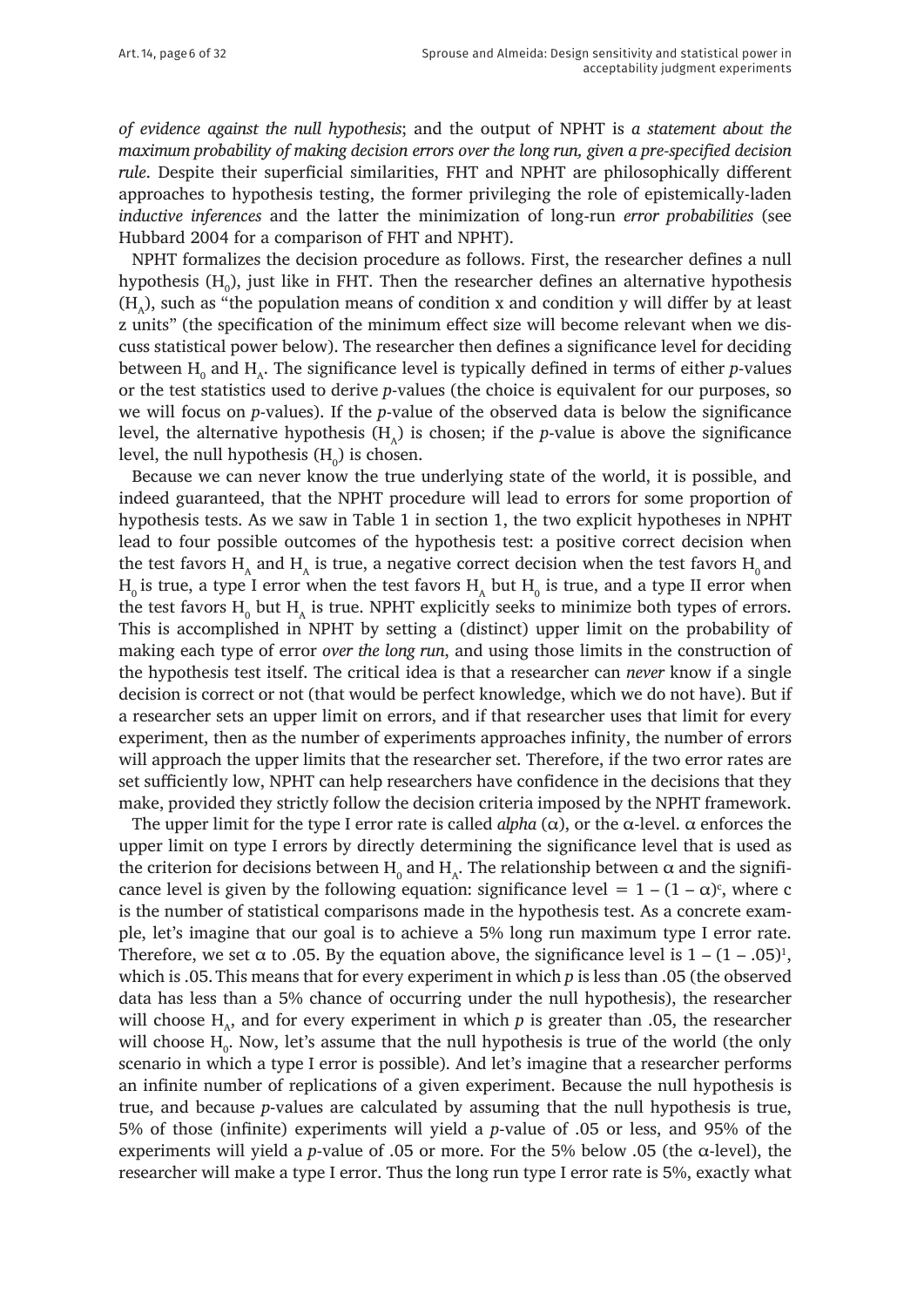the researcher specified by setting  $\alpha$  to .05. By setting  $\alpha$  ahead of time (and using it for every experiment), when NPHT leads a researcher to choose  $H_{\alpha}$ , that choice can be paired with the maximum probability of type I errors over the long run (the  $\alpha$ -level).

In NPHT the upper limit for the type II error rate is called *beta* (β). Whereas the experimenter can directly implement an upper limit on the type I error rate by setting the appropriate  $\alpha$ -level, the experimenter cannot directly implement β. Instead, β is a consequence of the combination of the  $\alpha$ -level, the minimum size of the effect as defined in H<sub> $\alpha$ </sub>, the measurement error associated with the task, and the size of the sample being tested. This is because of what a type II error is: a type II error occurs when  $H<sub>A</sub>$  is true, but the value obtained in the experiment is within the range that we have decided (a priori) to call evidence for  $H_{0}$ . This means that type II errors are a sort of "complement" of type I errors inside of the area where the distributions of the two hypotheses overlap. Figure 1 attempts to demonstrate this graphically. Each hypothesis has a distribution of potential test statistics. The minimum effect size, the measurement error, and the sample size all combine to determine the locations, widths, and overlap of the distributions (this is why these properties affect β). The α-level divides the distribution of  $H_0$  into two decisions, significant and non-significant, and therefore sets the maximum type I error rate. The type II error rate is the portion of the distribution of H<sub>A</sub> to the left of the α-level that also overlaps with the H<sub>0</sub> distribution. This matches the definition of a type II error: a type II error occurs when the experimenter decides to call a result non-significant because it falls to the left of the  $\alpha$ -level, but the result is actually part of the distribution of  $H_a$  (it is in the red zone of  $H_a$ ).

What this relationship means in practice is that, after choosing the desired β, in order to actually enforce β over the long run, a researcher must choose an  $α$ -level, define the minimum effect size of the alternative hypothesis, know the measurement error of the task, and then calculate the correct sample size to achieve the desired β. Assuming the experiment is designed using all of these values (i.e., all of these choices and calculations must be made before the experiment is run), NPHT ensures that *over the long run* the maximum type II error rate will be equal to β. This means that when NPHT leads a researcher to choose  $\mathrm{H}_0$ , that choice can be paired with the maximum probability of type II errors over the long run (the β-level).

So what is *statistical power* in NPHT? Recall that we defined statistical power as a measure of how often a given hypothesis test favors  $H_A$  when the  $H_A$  is true. NPHT simply converts this to a probability statement: statistical power is the probability of a



**Figure 1:** An illustration of the relationship between type I error and type II error for a hypothetical distribution of test statistics for a null hypothesis and an alternative hypothesis for a continuous range of possible outcomes of the test statistic. The type II error rate can be thought of as a "complement" of the type I error rate in the area where the null and alternative distributions overlap (the details of which is determined by minimum effect size, measurement error, sample size, and of course, α-level).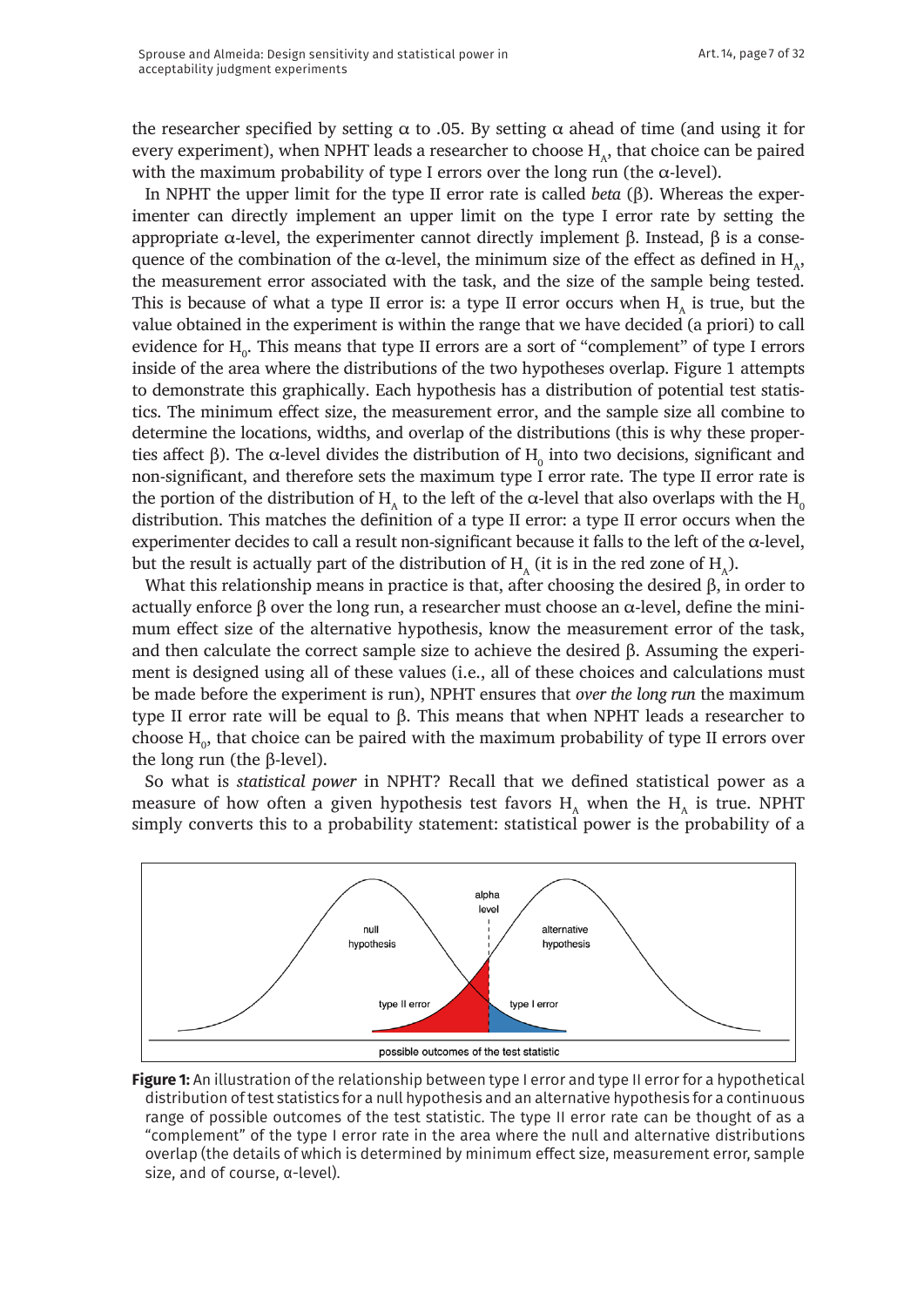hypothesis test choosing  $H_A$  when  $H_A$  is true. And crucially we already have that number in our NPHT calculations.  $\beta$  is the probability of choosing  $\mathrm{H}_{_{0}}$  when  $\mathrm{H}_{_{A}}$  is true (making a type II error). Statistical power is simply the other (correct) decision: choosing  $H<sub>A</sub>$  when  $H<sub>a</sub>$  is true. Because the two decisions cover the full range of possible outcomes, they are simply the complement of each other. Therefore, statistical power equals  $1 - β$ . Cohen (1988) famously recommended setting β to .2 (a maximum type II error rate of 20%). This recommendation means that experiments should have 80% power, that is, an 80% chance of choosing H<sub>A</sub> when H<sub>A</sub> is true. The 20% type II error rate (80% power) recommendation reflects a common belief (that both Neyman and Pearson and Cohen endorse) that type II errors are less costly than type I errors. It is an open question whether this asymmetry holds in every field. One could imagine that type II errors might be more costly in syntax, because grammars are predicated upon both differences between sentence types and the lack of differences between sentence types. We know of no explicit discussion of this in the field.<sup>2</sup>

With all of this in mind, it is now possible to see how the first two consequences of low statistical power can arise. The first consequence is that low powered experiments are potentially a waste of time and resources as they have a low probability of detecting evidence for the theoretically interesting hypothesis  $(H<sub>a</sub>)$ . This follows directly from the definition of statistical power. For example, an experiment with 50% power is only going to be able to find statistical evidence (as defined by the NPHT theory) against the null hypothesis (when it is indeed false) 50% percent of the time. At such power level, running the experiment amounts to doing the equivalent of an expensive and time consuming coin toss. The second consequence is that low powered experiments render null results (i.e., no statistically significance difference between two conditions) uninformative about the status of the null hypothesis. As shown in Table 1, a null result may appear under one of two circumstances: (i) the null hypothesis is true of the world or (ii) the null hypothesis is false, but the experiment did not have enough statistical power to reject it at a particular  $\alpha$ -level. A well-powered experiment can help disambiguate between these two alternatives by providing the researcher with information that would allow her to adjudicate whether (ii) is a plausible reason for the null result. In other words, an adequately powered experiment may license, under the right conditions, the indirect inference that certain observed null results may count as evidence *for* the null hypothesis (i.e., that there is no difference of a pre-specified, theoretically interesting magnitude between two conditions). This follows directly from the relationship between statistical power and β, where β is the maximum type II error rate over the long run. In order to make the argument that null results are evidence for the null hypothesis under NPHT, one must also report β. The lower the β, the more credible a conclusion for the null hypothesis seems. Because statistical power is the complement of β, low statistical power means high β, and therefore less support for concluding positively for the null hypothesis.

#### *2.3 Bayesian Hypothesis Testing*

The fundamental assumption of Bayesian Hypothesis Testing (BHT) is that most researchers ultimately want to know how likely a specific hypothesis is to be true given the experimental results that they obtained. In other words, what most researchers really want to calculate is  $p(H | data)$ , where H can be any of the various hypotheses under consideration ( $H_0$ ,  $H_A$ , some other  $H_A$ , etc.). Null hypothesis approaches to testing, like

<sup>&</sup>lt;sup>2</sup> In fact, for NPHT, if it is ever determined that type II errors are more costly than type I errors, that would imply that  $H_0$  is the theoretically more interesting hypothesis, so the position of  $H_0$  and  $H_A$  should be swapped in the hypothesis test: the new  $H_0$  should be that there is a difference between conditions of a certain minimum size, and the new  $H<sub>A</sub>$  should be that there is no difference between conditions.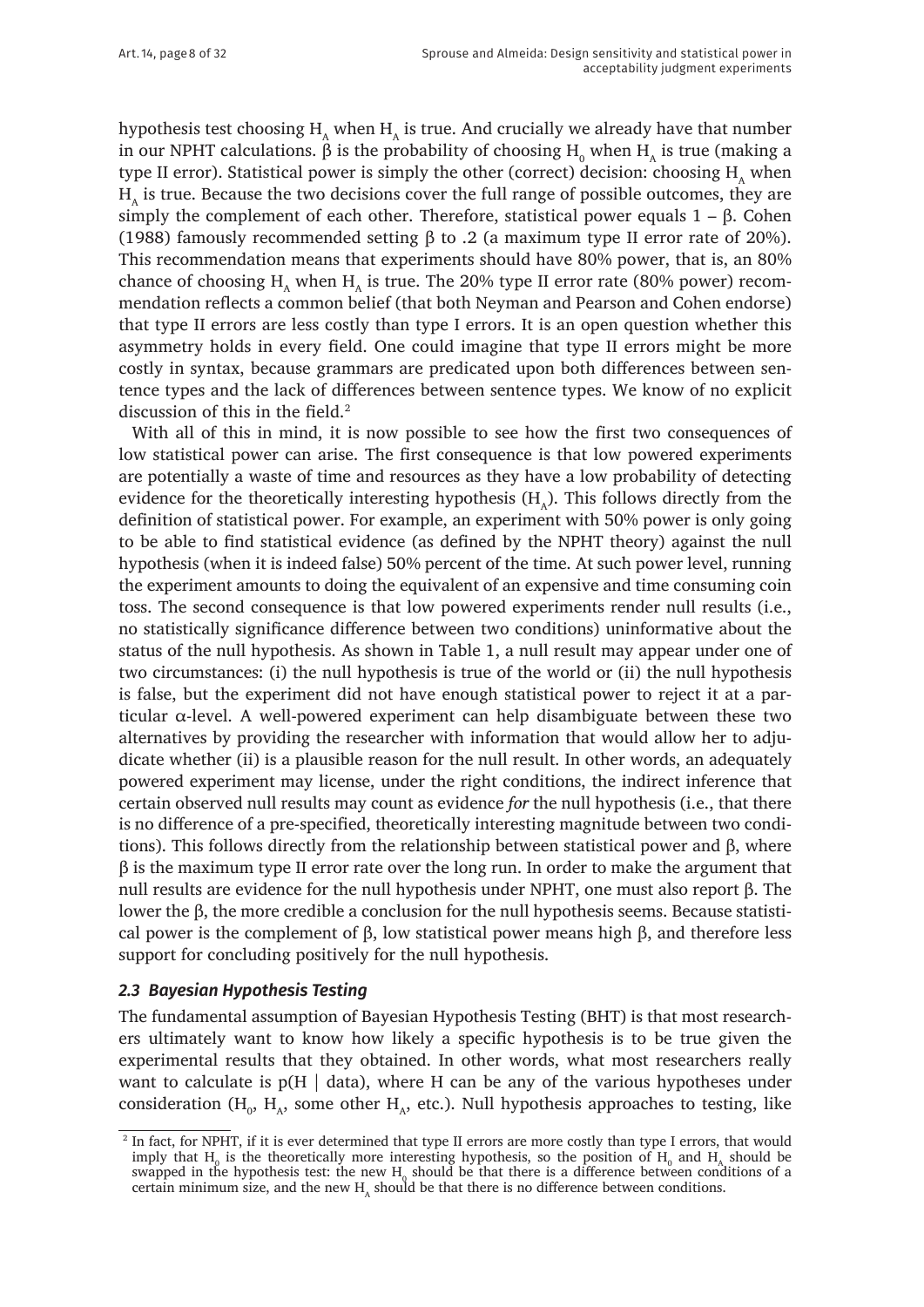FHT and NPHT, do not provide this information. They explicitly provide p(data  $\mid$  H<sub>0</sub>), and then build inferential processes around that probability to help researchers choose between competing hypotheses. But crucially, in null hypothesis approaches,  $p(H | data)$ is never calculated. Although the order of terms around the pipe (|) operator seems like a small difference, it is important to note that the resulting probabilities are very different pieces of information. A classic example is the difference between p(living-in-LA | beinga-movie-star), that is, the probability of living in LA given that you are a movie star, and p(being-a-movie-star | living-in-LA), which is the probability of being a movie star given that you live in LA. The former probability is relatively high because the US film industry is highly concentrated in LA, whereas the latter probability is relatively low because nearly 4 million people live in LA but relatively few would be considered movie stars. BHT seeks to provide the information that most researchers actually desire, and leverages Bayes Theorem (Bayes 1764) to derive the relevant probabilities (for an accessible introductory textbook, see Kruschke 2011).

There are a number of excellent introductions to Bayes Theorem and Bayesian statistics (e.g., Kruschke's 2011 textbook), so here we simply review a few basics. First, equation (1) is Bayes Theorem, with each of its components labeled with curly braces for clarity:

(1) Bayes Theorem with components labeled

$$
\underbrace{p(H|D)}_{\text{Posterior}} = \frac{\overbrace{p(D|H)}^{\text{likelihood}} \times \overbrace{p(H)}^{\text{Prior}}}{\underbrace{p(D)}_{\text{Evidence}}}
$$

The first component, the posterior probability, is the probability of the hypothesis that the researcher is interested in, assuming the observed data. The likelihood is the probability that the hypothesis in question would generate the data that is observed. The prior is the probability of the hypothesis in question before the data is considered. And the evidence is the probability of obtaining the observed data in general (under all possible hypotheses). If the likelihood, prior, and evidence are known, Bayes Theorem will provide the posterior probability of the hypothesis given the observed data. Although Bayes Theorem looks complicated, it is actually a straightforward consequence (theorem) of the definition of conditional probability (an axiom of probability theory). It is a very short derivation requiring only basic algebra, but we won't go through it here because there are many demonstrations available in the literature and on the internet.

Given that the posterior probabilities returned by Bayes Theorem appear to be exactly what researchers are interested in when evaluating hypotheses, and given that Bayes Theorem predates null hypothesis testing by over 150 years, one might wonder why null hypothesis testing approaches exist at all. It turns out that there are two components of Bayes Theorem that are often difficult to calculate: the likelihood and the prior. While the likelihood is generally easy to calculate for the null hypothesis, the same is rarely true of alternative hypotheses. It has only been in the last few decades that modern (personal) computers have allowed researchers to estimate likelihoods for alternative hypotheses using sophisticated simulation methods. Because of this newly acquired computational power, there is a robust and growing literature investigating the use of such simulation methods for applications of Bayes Theorem to experimental research (see Wagenmakers et al. 2016 for a short argument in favor of Bayesian inference and recommended readings; see Mulder & Wagenmakers 2016 for an introduction to a special issue dedicated to Bayes factors in psychological research; see Rouder et al. in press for a specific Bayesian analysis of factorial experimental designs). In a similar vein, in many cases the prior is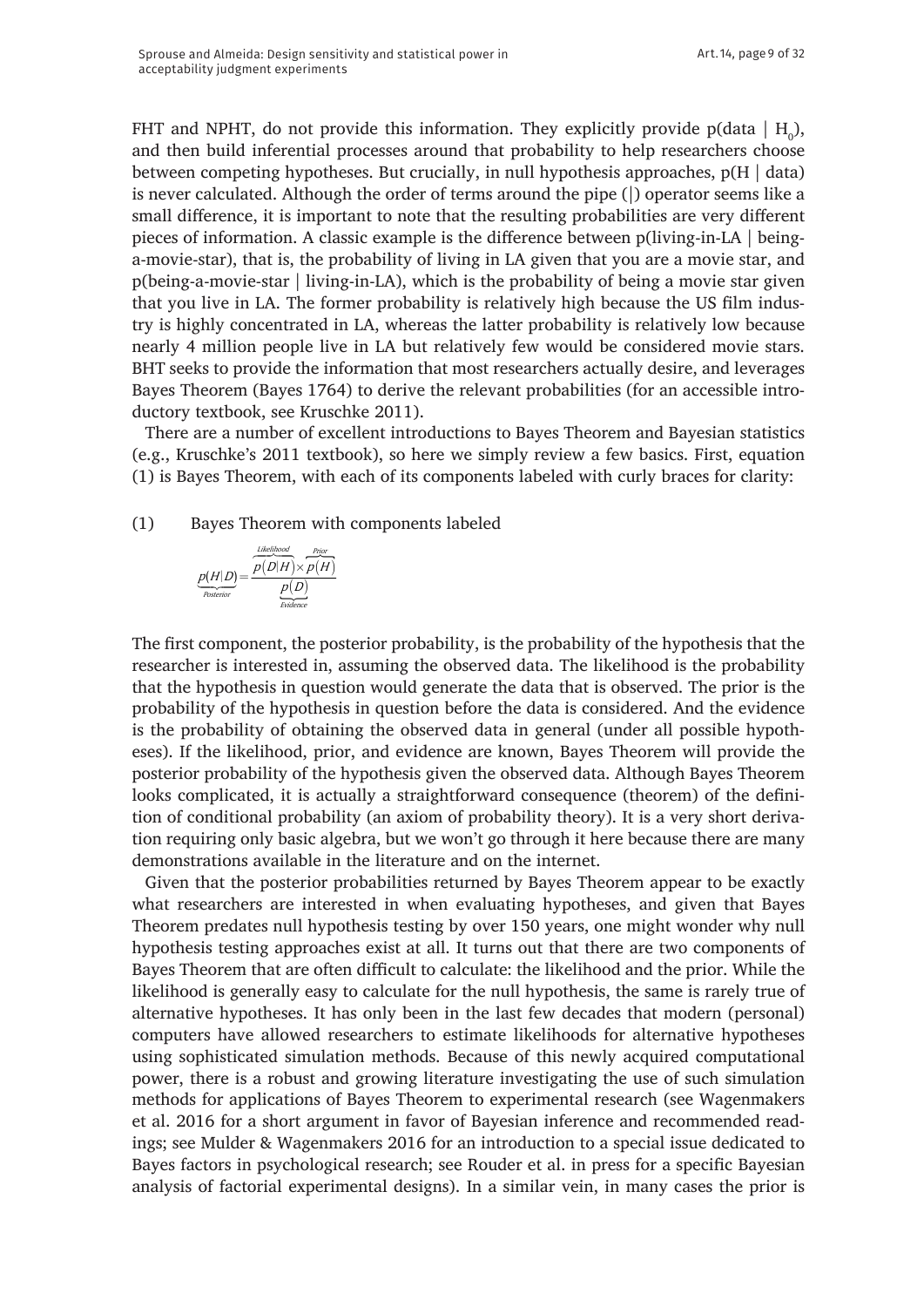difficult to calculate because there is often little or no previous quantitative information about the hypothesis of interest. Therefore, in many cases the specification of the prior is left to the subjective beliefs of the researcher. This subjectivity means that two researchers may, in principle, end up with very different posterior probabilities for the same hypothesis under Bayes Theorem. Fisher himself was well aware of Bayes Theorem and these two potential difficulties. He explicitly developed his null hypothesis approach to testing to take advantage of the ease with which the likelihood of the null hypothesis can be calculated (computer simulations were not available in the early  $20<sup>th</sup>$  century), and to attempt to eliminate what he saw as the subjectivity surrounding the choice of prior probability for an alternative hypothesis (Fisher 1925).<sup>3</sup>

Despite our use of a single label for Bayesian hypothesis testing, BHT is not a unified approach to hypothesis testing. There are different approaches to methods of simulating likelihoods, and there are different types of information that can be derived from Bayes Theorem in addition to the posterior probabilities. One piece of information that has become increasingly popular in the experimental literature is the Bayes Factor (Jeffreys 1939/1961). Bayes Factors (BF) measure how much more likely the data are under one hypothesis compared to the other. For example, if a researcher were to compare an alternative hypothesis to the null hypothesis, a BF of 10 would indicate that the data are ten times more likely under the alternative hypothesis than under the null hypothesis. In this way, Bayes Factors provide a measure of the strength of evidence for one hypothesis over another. Bayes Factors are particularly popular for the analysis of experimental results for two reasons. First, they are relatively easy to calculate. Though they cannot get around the problem of specifying the likelihood of the alternative hypothesis, there are a number of tools that are now available that make the process a bit simpler for experimentalists (e.g., the Bayes Factor package for R by Morey & Rouder 2015). Second, Bayes Factors eliminate the need to specify a prior probability of each hypothesis because the posterior probability of the hypothesis is not being calculated (only the probability of the data under each hypothesis). This can be seen in the equation used to extract Bayes Factors from Bayes Theorem. The derivation starts with the full Bayes Theorem (equation 1 above), but applied twice: once to  $H_0$  and once to  $H_A$ . The second step is to arrange the two equations into a ratio: place the token of Bayes Theorem for  $H_{\text{\tiny A}}$  over top of the token of Bayes Theorem for  $H_{\text{\tiny 0}}$  as a fraction. If we were to calculate this ratio completely, it would give us the ratio of the posterior probability of  $H<sub>a</sub>$  (given the data) to the posterior probability of  $H_0$  (given the data). We aren't interested in this full calculation, so instead of trying to calculate it, we instead begin to simplify the terms in the equation. The important step for this is shown in (2) below, where the right-hand side of the  $\rm{H}_{o}$  equation is inverted – this is because the right-hand side of the  $\rm{H}_{o}$  equation is a fraction, and dividing by a fraction is equal to multiplying by the inverse of that fraction:

(2) The ratio of posterior probabilities for  $H_a$  and  $H_0$ 

$$
\frac{p(H_A \mid D)}{p(H_0 \mid D)} = \frac{p(D \mid H_A) \times p(H_A)}{p(D)} \times \frac{p(D)}{p(D \mid H_0) \times p(H_0)}
$$

The next step is to simplify this equation by eliminating p(D) in both the numerator and denominator, and group like terms (likelihoods with likelihoods, priors with priors):

<sup>&</sup>lt;sup>3</sup> There is much discussion in the literature about this characterization of Bayesian approaches as subjective and to what extent that subjectivity is a positive or negative. There is also discussion in the literature about how successful Fischer actually was in expelling subjectivity from hypothesis testing: although *p*-values do not involve any subjective probabilities, the decision about how to leverage *p*-values is generally subjective.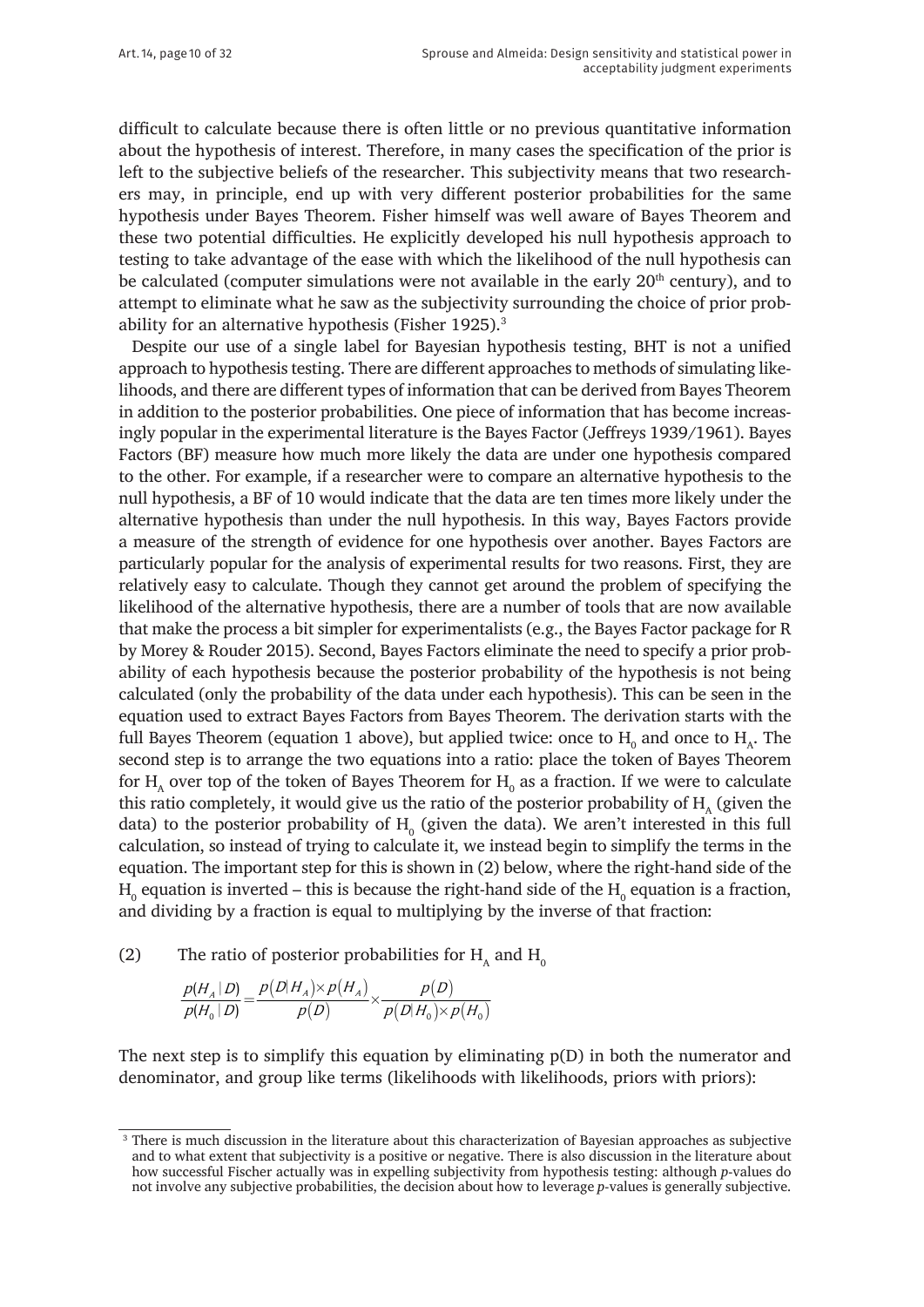(3) Deriving Bayes Factors from Bayes Theorem

| $p(H_A D)$            | $p(D H_{A})$        | $p(H_A)$   |
|-----------------------|---------------------|------------|
| $p(H_{0}   D)$        | $p(D H_0)$          | $p(H_0)$   |
| <b>Posterior Odds</b> | <b>Bayes Factor</b> | Prior Odds |

The result is an equation (3) with three odds ratios: the odds ratio of posterior probabilities (posterior odds), the odds ratio of the probability of the data under each hypothesis (the Bayes Factor), and the odds ratio of the prior probabilities (prior odds). From equation (3) it is easy to see that Bayes Factors are independent of the (potentially subjective) priors because they are a separate term in the equation. It is also easy to see that the posterior odds ratio can be calculated from Bayes Factors if one is willing to specify the two relevant priors. In this way, Bayes Factors simultaneously provide information that is useful on their own (the ratio of the probabilities of the data under each hypothesis), and can be used to calculate the posterior odds (the ratio of the probabilities of the two hypotheses under the data) if one so desires.

As an odds ratio, BF can be any value between 0 and  $\infty$ . A BF of 1 indicates that the data is equally likely under each hypothesis. This suggests that the experiment is inconclusive, as it does not discriminate between the two hypotheses. A BF greater than 1 indicates that the data is more likely under the alternative hypothesis than the null hypothesis. A BF below 1 indicates that the data is more likely under the null hypothesis than the alternative hypothesis.<sup>4</sup> In this way BFs make a three-way distinction: they can reveal evidence for  $H_{0}$ , evidence for  $H_{A}$ , or that the experiment is uninformative relative to the two hypotheses. This contrasts with FHT, which can only make a two-way distinction: a low  $p$ -value is evidence against  $\mathrm{H}_{_{0}}$ , a high  $p$ -value is uninformative. This contrasts with NPHT, which makes a different two-way distinction: a *p-*value below the significance level leads to a decision in favor of  $H$ <sub>A</sub> with a limit on the long-run type I error, and a *p*-value above the significance level leads to a decision in favor of  $\mathrm{H}_{_{\mathrm{0}}}$  with a limit on the long-run type II error.

Much like *p*-values in FHT, there are no explicit decision rules for interpreting BFs. This also means that there can be no explicit definition of statistical power when using BFs for BHT. However, Jeffreys (1939/1961) did suggest some guidelines for interpreting BFs that have been generally accepted in the experimental literature as shown in Table 2.

| ВF              | <b>Interpretation</b>                   |  |
|-----------------|-----------------------------------------|--|
| 1/100           | extreme evidence for H <sub>o</sub>     |  |
| 1/100 to 1/10   | strong evidence for H <sub>o</sub>      |  |
| $1/10$ to $1/3$ | substantial evidence for H <sub>o</sub> |  |
| $1/3$ to 1      | anecdotal evidence for H                |  |
| $1$ to $3$      | anecdotal evidence for $H_{\alpha}$     |  |
| 3 to 10         | substantial evidence for $H_{\alpha}$   |  |
| 10 to 100       | strong evidence for H                   |  |
| >100            | extreme evidence for $H_{\alpha}$       |  |

**Table 2:** Jeffreys (1939/1961) guidelines for interpreting Bayes Factors (specifically BF<sub>10</sub>).

<sup>&</sup>lt;sup>4</sup> Crucially, this description assumes that  $H_A$  is in the numerator as in equation (3). It is also possible to put  $H_0$ in the numerator. In that case, the interpretation of the odds ratio would be inverted as well (a BF greater than 1 would indicate that the data is more likely under  $H_0$  than  $H_A$ ). The directionality of the ratio can be indicated by a subscript of 10 for BFs with alternative in the numerator, and 01 for BFs with the null in the numerator:  $BF_{10}$  vs  $BF_{01}$ .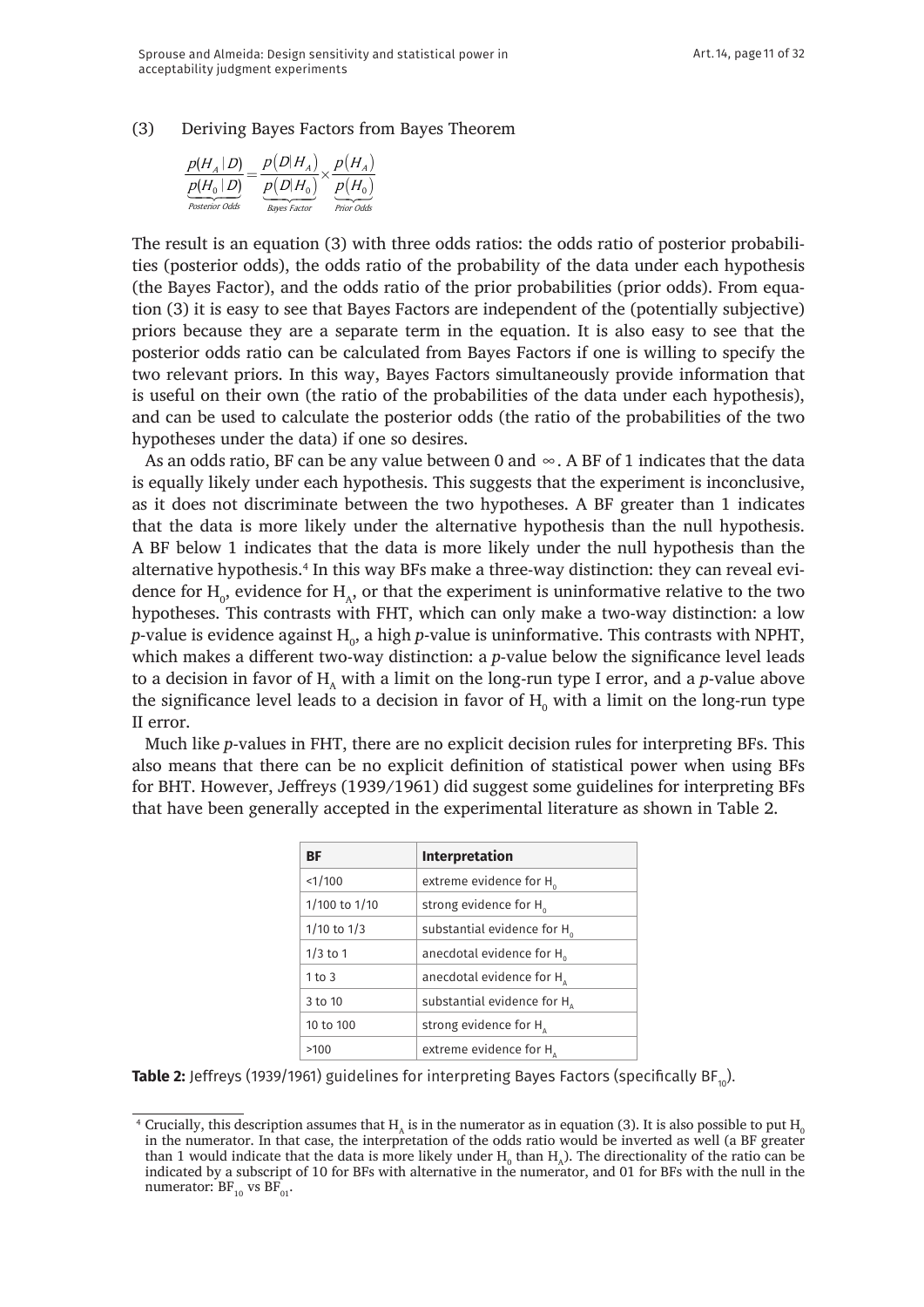From these guidelines, Jeffreys suggests a conventional cutoff of 3 for deciding that there is substantial evidence for  $H_A$  (or 1/3 for  $H_0$ ). Therefore, much like the conventional cut off of *p* < .05 for FHT, there is an intuitive concept of statistical power when using BFs for BHT: statistical power is the probability of a test returning a BF greater than 3 when there is in fact strong evidence for  $H_{\alpha}$ .

#### *2.4 Positive predictive value and the type I error rate for the field*

Positive predictive value (PPV) is another probability that can be useful when assessing how well a test works (any kind of test, from hypothesis tests to medical diagnostics). PPV is the probability that a positive result of a test (i.e., a statistically significant result or a positive result in a diagnostic test) reflects a true positive result. It is therefore a measure of how informative a positive result truly is. Like any probability, PPV can be directly calculated from frequency counts: if one has run a test a number of times, and has independent knowledge about which results were true positives (the test favored  $H$ , and  $H$ ) was true) and which outcomes were false positives (the test favored  $\mathrm{H}_{_\mathrm{A}}$  and  $\mathrm{H}_{_\mathrm{0}}$  was true) then one can calculate PPV as a simple ratio of true positives results to all of the positives results:

(4) The frequency definition of PPV

positive r <sup>freq —</sup> true positive results + false positive r  $PPV_{\text{freq}} = \frac{\text{true positive results}}{\text{true positive results} + \text{false positive results}}$ 

One way to think about this is that while type I and type II error rates are each calculated using one of the columns in Table 1, PPV is calculated using the top row. The converse notion, negative predictive value (NPV), can similarly be defined using the bottom row in the table: the proportion of negative correct decisions (a conclusion of no difference when there is no real difference) divided by the total number of negative decisions (correct decisions + type II errors). An ideal test would minimize both PPV and NPV, but just as there is a tension between type I error rates and type II error rates, there is a tension between PPV and NPV.

Though PPV is easy to calculate using frequency counts, we rarely have real counts of true positive and false positive results. Since PPV is itself a probability, we can define it directly in terms of probabilities. We give the definition in (5) before explaining how it works:

(5) The probability definition of PPV

$$
PPV_{prob} = \frac{(1-\beta)\times R}{(1-\beta)\times R + \alpha}
$$

The term  $(1 - \beta)$  in equation (5) should look familiar: it is simply the statistical power of the test. The term  $\alpha$  should also look familiar: it is the maximum type I error rate of the test (over the long run). The only new component is R. R is the odds (before the study is run) that a given alternative hypothesis is true out of all of the alternative hypotheses that will be tested using that test. For example, if there were only 100 alternative hypotheses in the world that are going to be tested using a specific test (an underestimate, to be sure), and 20 of those alternative hypotheses are true in the world, then R would be 20/80 or .25 (crucially R is an odds ratio, not a probability, so it is 20/80 and not 20/100).

To see that  $PPV_{\text{free}}$  and  $PPV_{\text{prob}}$  are identical, we can continue with our example where there are 100 alternative hypotheses being tested in the world, and 20 are true. Let's further assume that our test has 80% power and a 5% maximum type I error rate. To use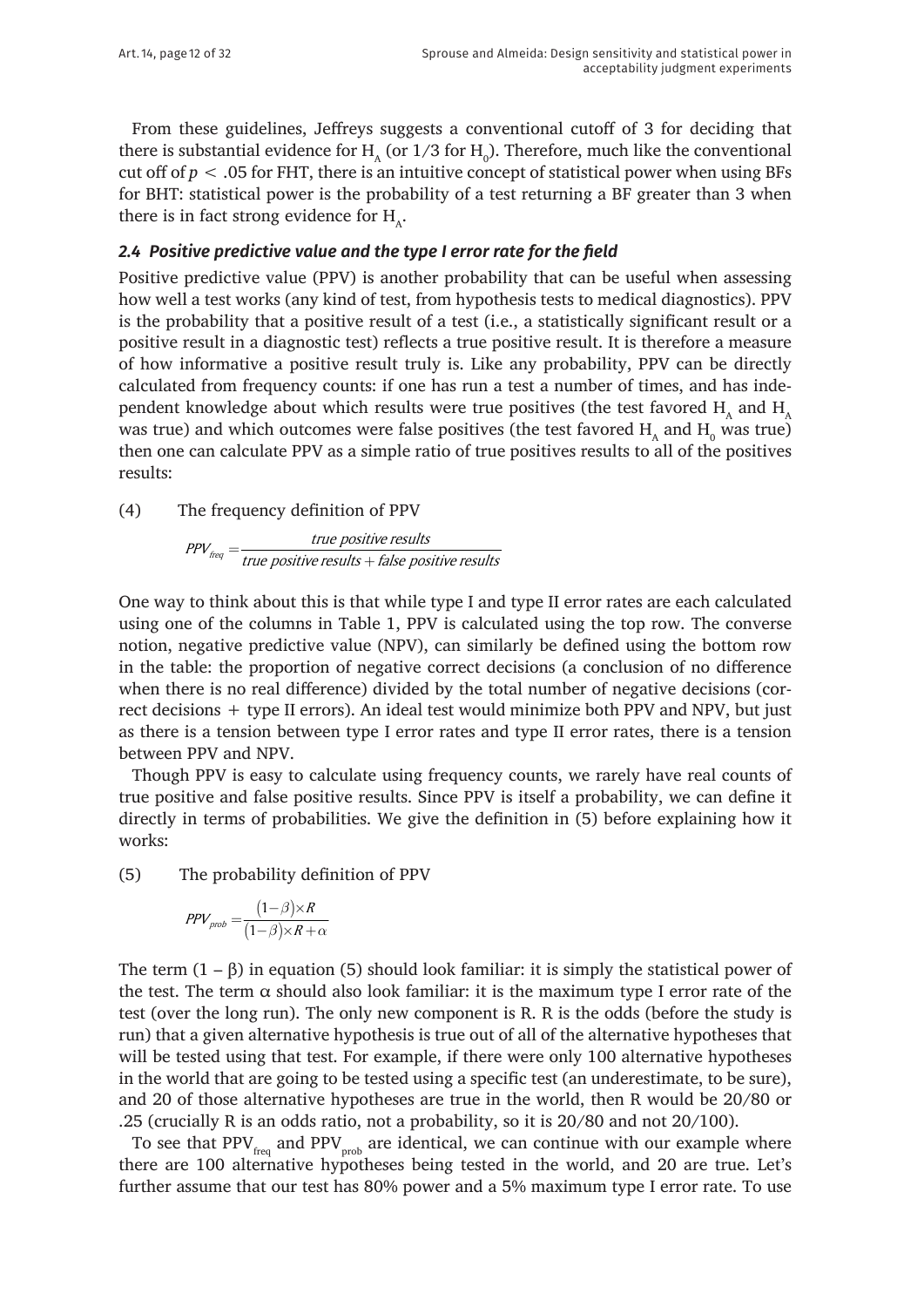PPV<sub>freq</sub>, we need to calculate the number of true positive results (80% power x 20 true H<sub>A</sub>  $= 16$ ) true positive results) and the number of false positive results (5% type I error x 80 false H<sub>A</sub> = 4). Plugging these numbers into PPV<sub>freq</sub> we get:

(6) An example using  $PPV_{frr}$ 

 $PPV_{freq} = \frac{true \ positive \ results}{true \ positive \ results + false \ positive \ results} = \frac{16}{16+4} = .8$ 

So the PPV for the test is 80%, meaning that 80% of positive results are true positives (and 20% are false positives). If we instead use the equation for PPV<sub>prob</sub>, we have R = .25, because the odds of HA being true are 20/80,  $\beta = .2$ , because the test has 80% power, and  $\alpha = 0.05$ , because we are imposing a maximum type I error rate of 5%. Plugging these numbers into  $PPV_{prob}$  we get:

(7) An example using  $PPV_{prob}$ 

$$
PPV_{prob} = \frac{(1-\beta)\times R}{(1-\beta)\times R + \alpha} = \frac{(1-.2)\times .25}{(1-.2)\times .25 + .05} = .8
$$

The probability definition of PPV (5) reveals the not so obvious relationship between lower statistical power and a higher rate of false positive results. If R and α are held constant, lower statistical power will lead to lower PPV. And because PPV is a measure of the proportion of true positives, lower PPV means higher false positives. Therefore, if R is constant and  $\alpha$  is consistently adopted in a scientific field of study, lower statistical power means more false positives for the field. R is by definition a constant for a field over the long run, as it is dictated by the scientific facts under investigation.  $\alpha$  can in principle be varied (e.g., publishers could require that low powered studies use a stricter  $\alpha$ -level), but in practice, each field tends to have a conventional significance level that will lead to publication (e.g.,  $p < .05$  for single comparisons). When  $\alpha$  is held constant for publication, as it is in most fields, low power means a higher proportion of published false positives.

# **3 The design and procedure for empirically estimating statistical power**

Our goal in this project is to empirically estimate the *rate of statistical detection* (our proxy measure of *statistical power*) that would obtain for the widest possible range of experimental scenarios in theoretical syntax. To that end, we tested four judgment tasks, across a wide range of effect sizes reported in the theoretical syntax literature, and across a wide range of potential sample sizes, and then used resampling simulations to provide empirical estimates of the observed *rate of statistical detection* for each combination of task, effect size, and sample size in our data sets. In this section, we review each of the components of the design in detail.

## *3.1 Four judgment tasks*

There are at least four distinct judgment tasks that are routinely used in the syntax literature. As it is possible that each task may result in different levels of sensitivity to the experimental manipulation (e.g., through different levels of response variability), we decided to test all four in this study. Each task was deployed in a completely separate experiment, such that participants only ever completed one task. In the *yes-no task* (YN), each target sentence is presented with a pair of radio buttons labeled "yes" and "no". Participants are asked to use the radio buttons to indicate whether the sentence is acceptable or not. In the (two-alternative) *forced-choice task* (FC), target sentences are presented in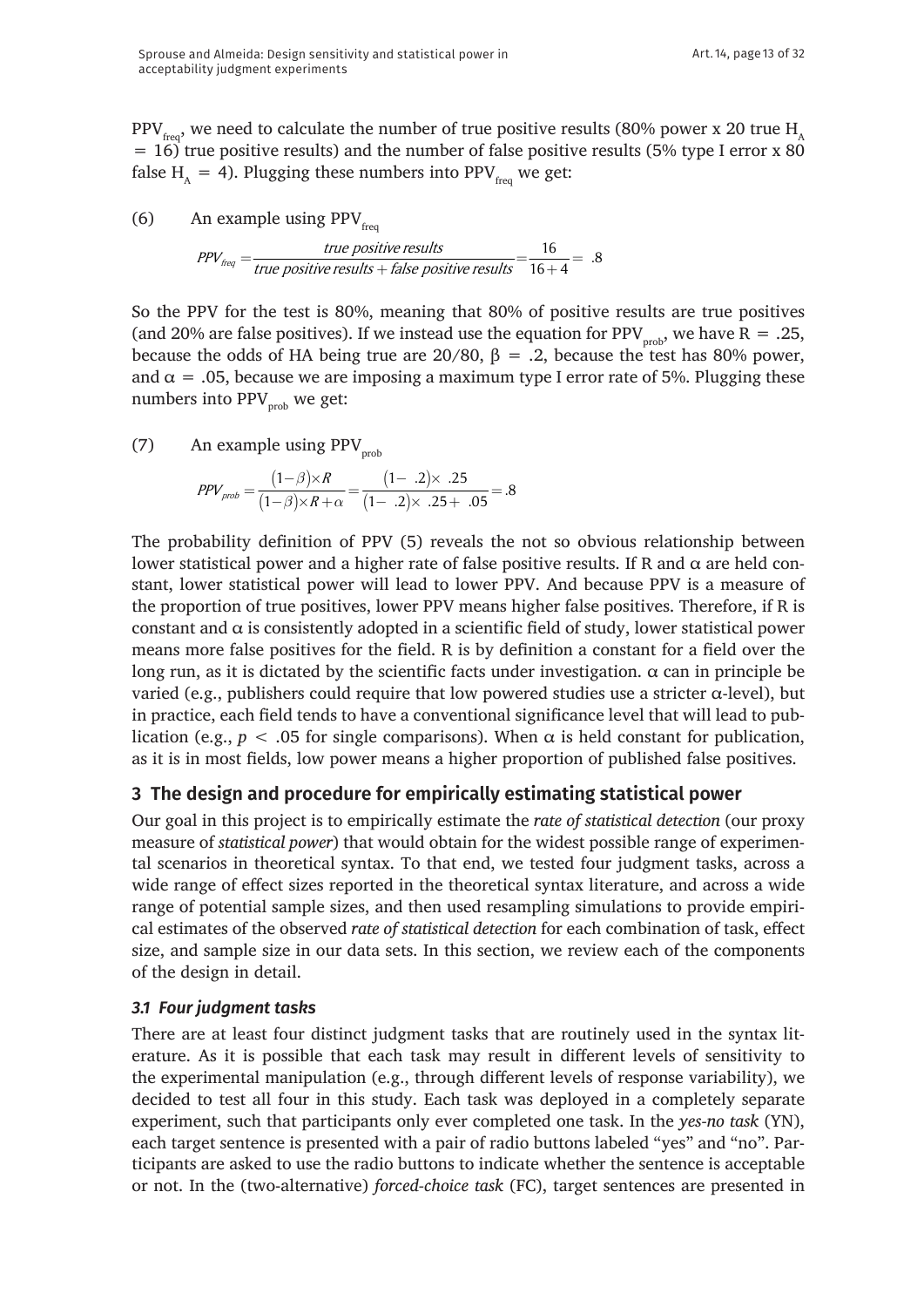vertically arranged pairs, with each sentence in the pair followed by a single radio button. Participants are asked to indicate which of the two sentences is more acceptable by selecting the radio button next to that sentence. In the current FC experiment, the pairs were lexically matched so as to form minimal pairs that varied only by the syntactic property of interest. In the (7-point) *Likert scale task* (LS), each target sentence is presented with a series of 7 radio buttons labeled 1–7, with 1 labeled "least acceptable" and 7 labeled "most acceptable". Participants are asked to use the radio buttons to indicate their acceptability judgments. In the *magnitude estimation task* (ME), participants are presented with a reference sentence, called the *standard*, which is pre-assigned an acceptability rating, called the *modulus* (which we set at 100). Participants are asked to indicate the acceptability of target sentences as a multiple of the acceptability of the standard by providing a rating that is a multiple of the modulus. However, it should be noted that recent research suggests that participants do not actually use the standard to make ratio judgments of the target sentences (Sprouse 2011b).

#### *3.2 The phenomena, and therefore effect sizes, tested from Linguistic Inquiry (2001–2010)*

In order to maximize the span of effect sizes for which we could estimate statistical power, we chose 50 two-condition phenomena from the larger set of 150 two-condition phenomena that were randomly sampled from all of the articles published in Linguistic Inquiry between 2001 and 2010 for the large-scale replication study by Sprouse et al. (2013). The 50 phenomena selected here were experimentally replicated in the Sprouse et al. (2013) study, and therefore are assumed to be phenomena for which an  $H<sub>a</sub>$  is true, a requirement to assess statistical power. In order to choose phenomena that span the range of effect sizes in the literature, we first calculated a standardized measure of effect size known as Cohen's *d* (Cohen 1988) for the full set of 150 phenomena on one of the scale tests (Magnitude Estimation) used by Sprouse et al. (2013). Cohen's *d* is calculated by first subtracting one condition mean from the other, and then dividing the difference by the pooled standard deviation of the two conditions. Cohen's *d* is considered a *standardized* measure of effect size because it allows us to compare any effect size to any other, even if the two effects are measured on different scales (e.g., reading times and acceptability judgments). Cohen (1988; 1992) suggested the following criteria for the intuitive interpretation of *d* values: a *d* of 0.2 is considered a "small" effect, a *d* of 0.5 is considered a "medium" effect, and a *d* of 0.8 is considered a "large" effect. Here is what Cohen (1992) said about the intent behind these criteria:

Because the [effect size] ES indices are not generally familiar, I have proposed as conventions, or operational definitions, "small", "medium", and "large" values of each ES index to provide the user with some sense of its scale. It was my intent that medium ES represent an effect of a size likely to be apparent to the naked eye of a careful observer, that small ES be noticeably smaller yet not trivial, and that large ES be the same distance above medium as small is below it. I also made an effort to make these conventions comparable across different statistical tests. (Cohen 1992: 99)

To make the idea of effect sizes more tangible, we list example sentences for each of the phenomena tested in this study along with their Cohen's *d* in the appendix.

In the top row of Figure 2 we plot the distribution of effect sizes for the 139 phenomena that were replicated in Magnitude Estimation task in the Sprouse et al. (2013) study in terms of both directionality (the effects were in the predicted direction) and statistical significance (they passed the conventional  $p < .05$  criterion):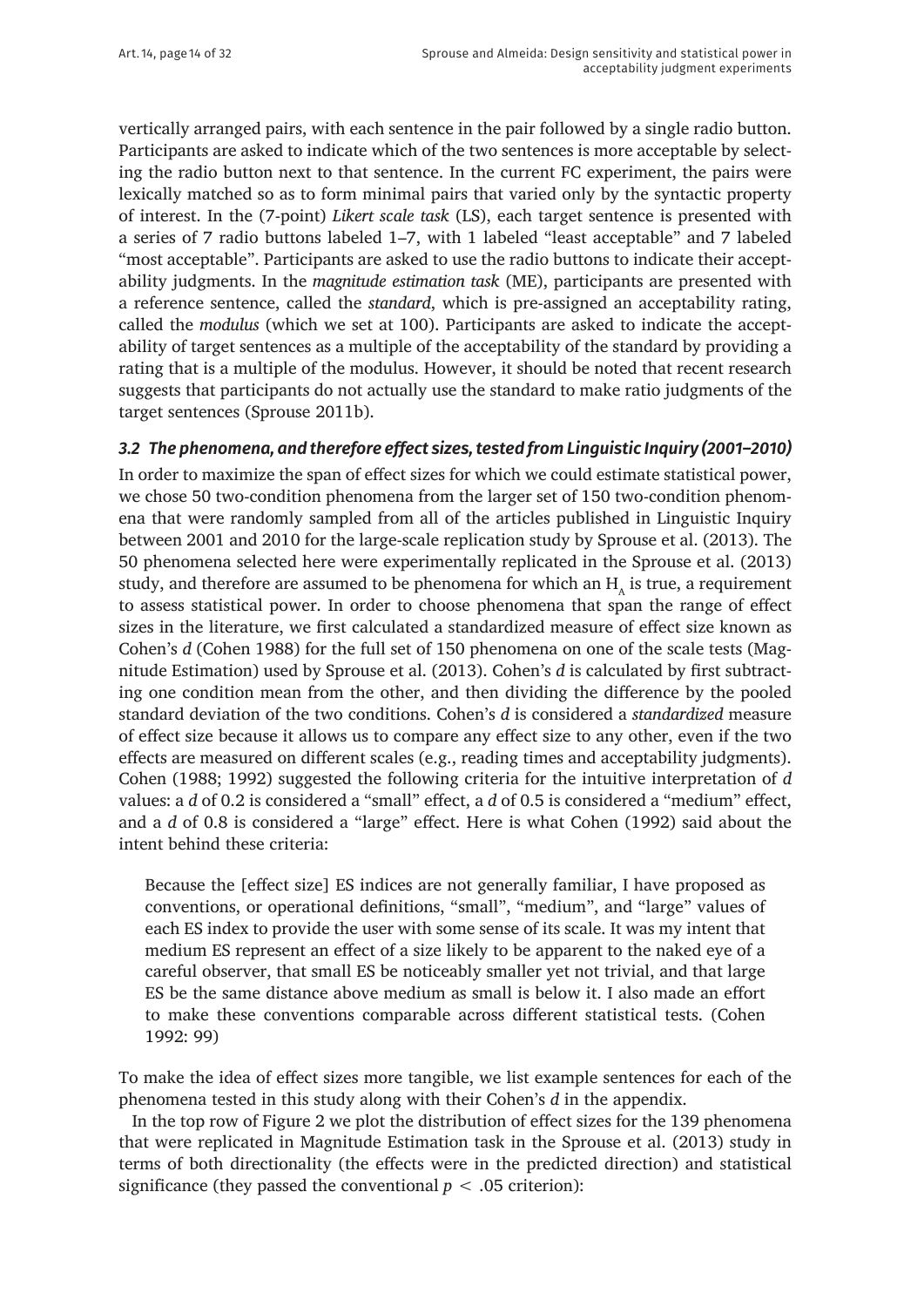

**Figure 2:** The top row displays the distribution of effect sizes (Cohen's *d*) for the 139 significant, two-condition phenomena from Linguistic Inquiry (2001–2010) as tested by Sprouse, Schütze & Almeida (2013) using the magnitude estimation task (magnitude estimation was chosen because it yields a continuous response measure, which, a priori, is more amenable to calculating a continuous measure like Cohen's *d*). The bottom row displays the distribution of effect sizes (Cohen's *d*) for the 47 phenomena from Linguistic Inquiry (2001–2010) that were tested in the current experiments. The effect sizes are from the magnitude estimation experiment. The vertical lines in both rows mark Cohen's (1992) suggestions for small, medium, and large effect sizes.

As Figure 2 makes clear, the vast majority of phenomena randomly sampled from Linguistic Inquiry are "large" by Cohen's criteria, with 110 phenomena (79%) yielding a *d* greater than or equal to 0.8. Counting the "small" and "medium" categories is more difficult because it depends on where the category boundaries are placed. But one possibility is to use the values suggested by Cohen as boundaries: 13% of the phenomena from Linguistic Inquiry are below the "medium" threshold (*d* < 0.5), and 8% are between the "medium" and "large" thresholds  $(0.5 < d < 0.8)$ . Because the distribution of effect sizes in Linguistic Inquiry spans a range that includes extremely large effect sizes (many are greater than 2), and because very large effect sizes are likely to lead to a ceiling effect in statistical power (100%) with very small sample sizes, we decided to restrict our test set in this paper to a subset of 50 phenomena from the smaller half of the range  $(0 < d < 2)$ . We believe this range will generally be more useful to researchers seeking to design their own studies or evaluate existing studies. Each of the 50 phenomena were tested in each of the four tasks (one experiment per task, with each experiment containing 100 items: one token each of the two conditions per phenomenon). After running the experiments in this study we noticed typos in the materials for three of the phenomena (see the materials posted at [www.sprouse.uconn.edu](http://www.sprouse.uconn.edu) for the Sprouse et al. 2013 paper for a detailed discussion of any hypothetically possible problems with the materials). We thus analyzed the remaining 47 phenomena. The distribution of the effect sizes for the remaining 47 phenomena from Linguistic Inquiry (2001–2010) are presented in the bottom row of Figure 2. A full list of the phenomena with example sentences are provided in the appendix.

One issue merits some clarification before we move on to the other components of the analysis. Because we selected 47 real-world phenomena for analysis, it may appear as though we are attempting to estimate the post-hoc statistical power for these 47 realworld phenomena under different tasks (and different sample sizes). While post-hoc power analyses are sometimes performed in the literature to gather some amount of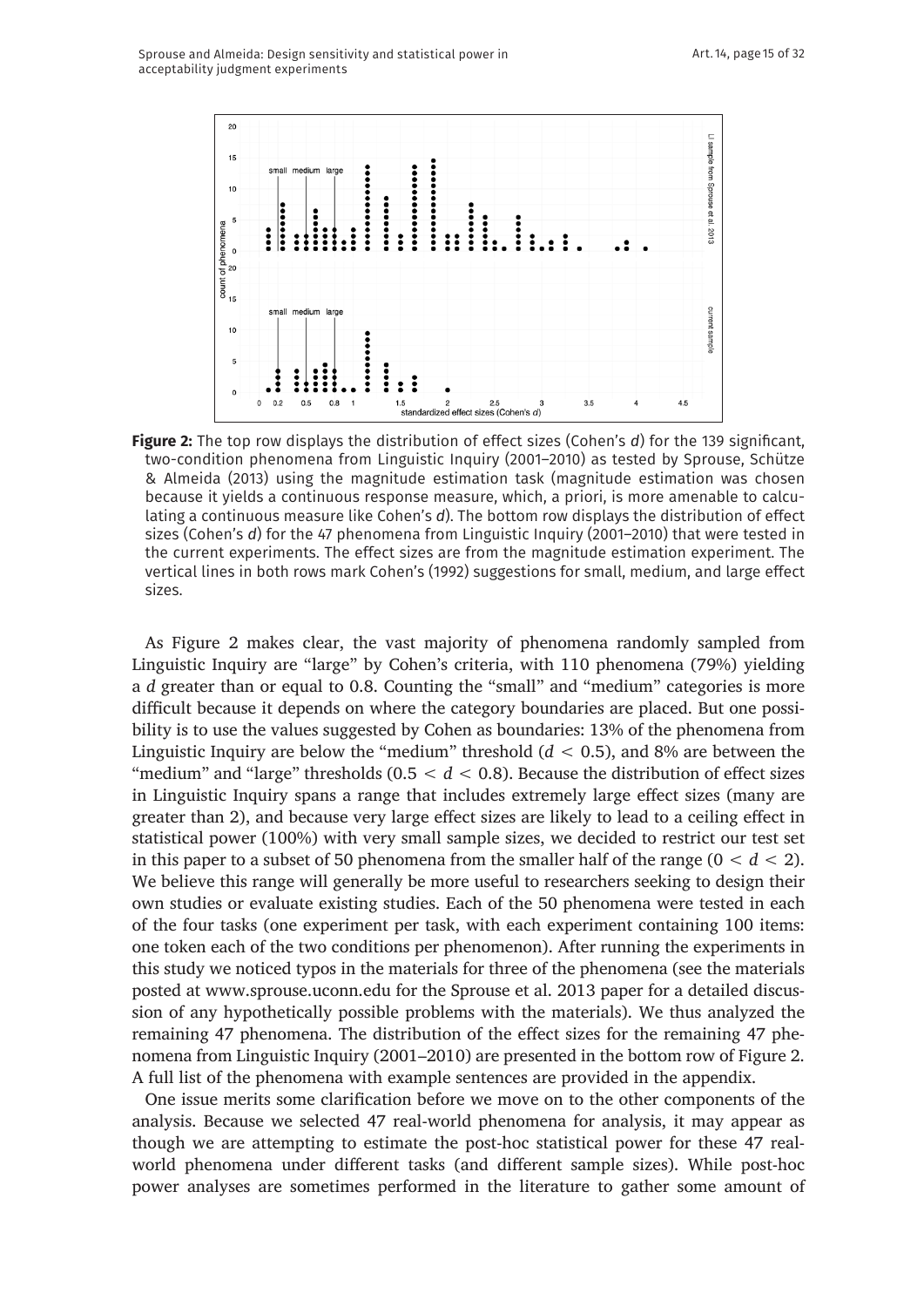information about the test of a given phenomenon, post-hoc power tests technically do not yield statistical power as Neyman-Pearson defined the term. As discussed in section 2.2, statistical power can only be used to control the probability of (type II) decision errors if it is defined a priori and incorporated into the design of the hypothesis test as a whole (e.g., the choice of task, significance criterion, and sample size). So we would like to be clear that we are not trying to make any claims about the statistical power of these particular tests. Instead, we are taking the 47 effect sizes that we obtained using these phenomena, and the 47 patterns of variability that we obtained using these phenomena, and using them to estimate the *a priori* rate of statistical detection that would obtain if one wanted to test *minimum effect sizes* that are equal to these 47 empirical effect sizes using the judgment tasks discussed in section 3.1 (and assuming that those experiments will be subject to the empirical variability that we observed in our experiments). Put differently, we are attempting to estimate *a priori* power for effects that have statistical properties similar to the properties of these 47 phenomena; we are not attempting to estimate the post-hoc power of these particular phenomena.

#### *3.3 The materials*

The materials for all four experiments were identical to the materials constructed for the original Sprouse et al. (2013) experiments: eight lexicalizations of each sentence type were constructed by varying (i) content words and (ii) function words that are not critical to the structural manipulation as described in the text of Linguistic Inquiry (2001–2010). This led to 8 lexically matched sentence sets for each phenomenon.

For the ME, LS, and YN experiments, the 8 lexicalizations were distributed among eight lists using a Latin Square procedure, ensuring that participants did not see more than one sentence from each lexically-related set. Each list was pseudorandomized such that the two conditions from a single phenomenon did not appear sequentially. This resulted in eight surveys of 100 pseudorandomized items. Six additional "anchoring" items (two each of acceptable, unacceptable, and moderate acceptability) were placed as the first six items of each survey. These items were identical, and presented in the identical order, for every survey. Participants rated these items just like the others; they were not marked as distinct from the rest of the survey in any way. However, these items were not included in the analysis as they served simply to expose each participant to a wide range of acceptability prior to rating the experimental items (a type of unannounced "practice" used to help the participant establish the scale prior to rating experimental items). This resulted in eight surveys that were 106 items long.

For the FC experiment, the 8 lexicalizations were maintained in pairs based on the two-condition phenomena. The lexically-matched pairs comprising a phenomenon were distributed among 8 lists. Next, the order of presentation of each phenomenon pair was counterbalanced across the lists, such that for every phenomenon pair, four of the lists included one order, and four lists included the other order. This minimized the effect of response biases on the results (e.g., a strategy of always choose the first item). Next, two copies of each list were created, resulting in 16 total lists. Finally, the order of the pairs in each of the 16 lists was randomized, resulting in 16 surveys containing 50 randomized and counterbalanced pairs (100 total sentences).

It should be noted that within this design each participant rated only one token of each condition in the ME, LS, and YN experiments, and only one pair per phenomenon in the FC experiment. From the perspective of both traditional informal collection methods and more formal experiments, this number is quite low. We chose to only test one token of each condition per participant for two reasons. First, this is the lowest limit of possible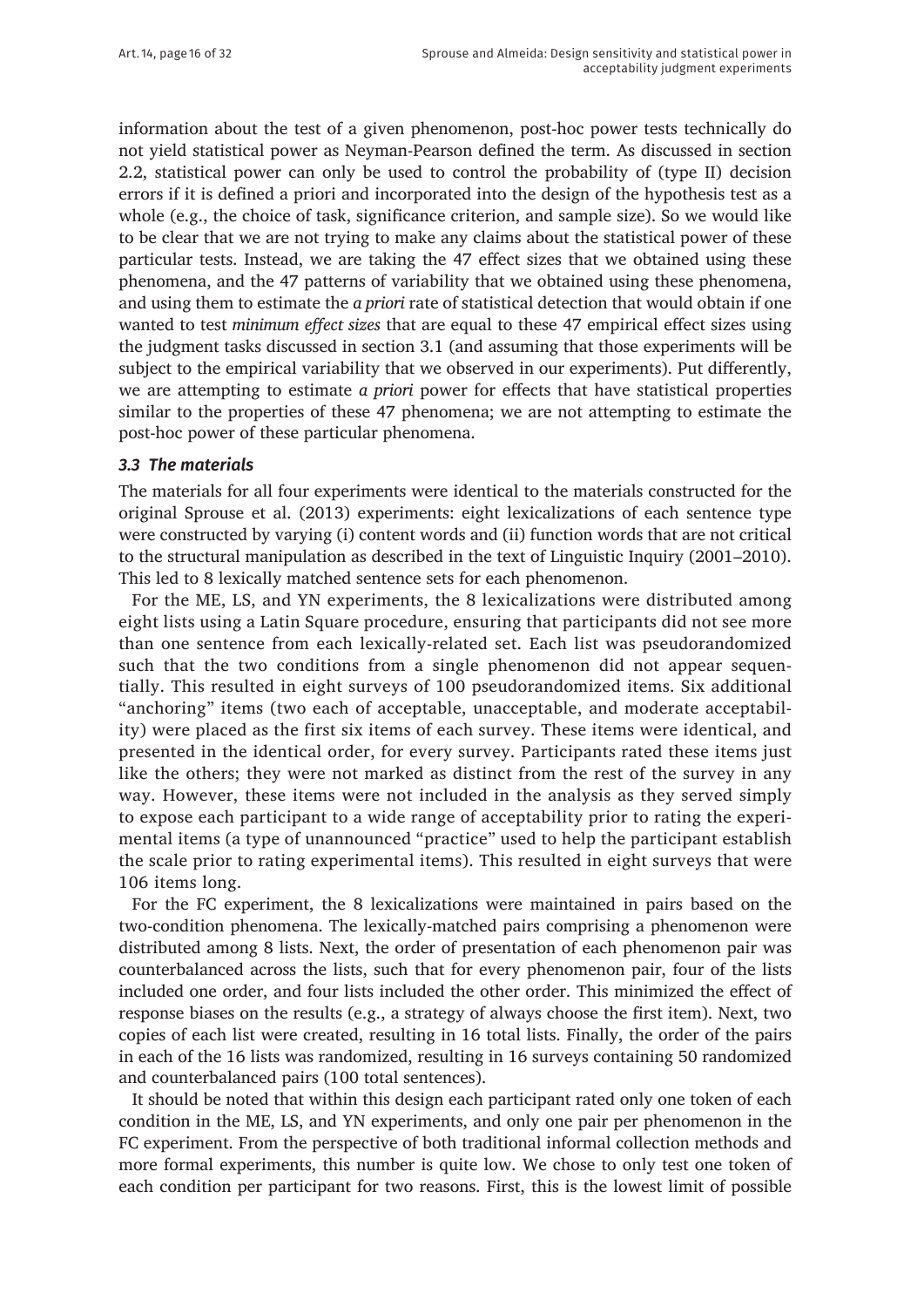experimental designs. This means that the estimates of rate of statistical detection that we present here will provide an absolute lower bound for such experiments. By simply increasing the number of tokens per condition to 2 or 4, syntacticians can easily increase the power of their experiments at any given sample size. Second, only including one token per condition allowed us to test all of the phenomena from each source in a single survey without risking fatigue on the part of the participants (the total survey length was 106 for YN, LS, and ME, and 100 for FC). Because it is useful to z-score transform judgments made on scales (e.g., LS and ME) to eliminate some forms of scale bias, it important to test all related phenomena in a single survey so that the z-score transformation is based upon the same sentence types for every participant.

## *3.4 Presentation of the experiments*

For the ME experiment, participants were first asked to complete a practice phase in which they rated the lengths of 6 horizontal lines on the screen prior to the sentence rating task in order to familiarize them with the ME task itself. After this initial practice phase, participants were told that this procedure can be easily extended to sentences. No explicit practice phase for sentences was provided; however, the six unmarked anchor items did serves as a sort of unannounced sentence practice. There was also no explicit practice for the LS, YN, and FC experiments, as these tasks are generally considered relatively intuitive. The surveys were advertised on the Amazon Mechanical Turk (AMT) website (see Sprouse 2011a for evidence of the equivalence of data collected using AMT when compared to data collected in the lab), and presented as web-based surveys using an HTML template available on the first author's website. Participants completed the surveys at their own pace.

## *3.5 Participants and sample sizes*

Statistical power is proportional to sample size because sample size is one factor that determines the width of the sampling distributions, and therefore the overlap of the two sampling distributions of the two hypotheses (see Figure 1). In order to have the ability to estimate power for a wide range of sample sizes, we recruited 144 participants for each of the four experiments (144 per task, for 576 participants total). Participants were recruited online using the Amazon Mechanical Turk marketplace, and paid \$3.00 for their participation in the ME experiment, \$2.50 for the LS and YN experiments, and \$2.00 for the FC experiment (the differences in pay were based on previously observed differences in the amount of time it takes to complete each task). Participant selection criteria were enforced as follows. First, the AMT interface automatically restricted participation to AMT users with a US-based location. Second, we included two questions at the beginning of the experiment to assess language history: (1) Were you born and raised in the US? (2) Did both of your parents speak English to you at home? These questions were not used to determine eligibility for payment so that there was no financial incentive to lie. No participants were excluded from the ME and FC experiments based on these questions. However, 4 participants were excluded from the LS experiments, and 5 participants were excluded from the YN experiment for either answering 'no' to one of the language history questions or for obvious attempts to cheat (e.g., entering 1 in every response box). These large sample sizes allowed us to treat our samples as mini populations for the resampling simulations. For the resampling simulations, we sampled (with replacement) from each population in order to estimate power for sample sizes from 5, one of the lowest sample sizes that can return a significant result, to 100, a likely upper bound for most acceptability judgment experiments.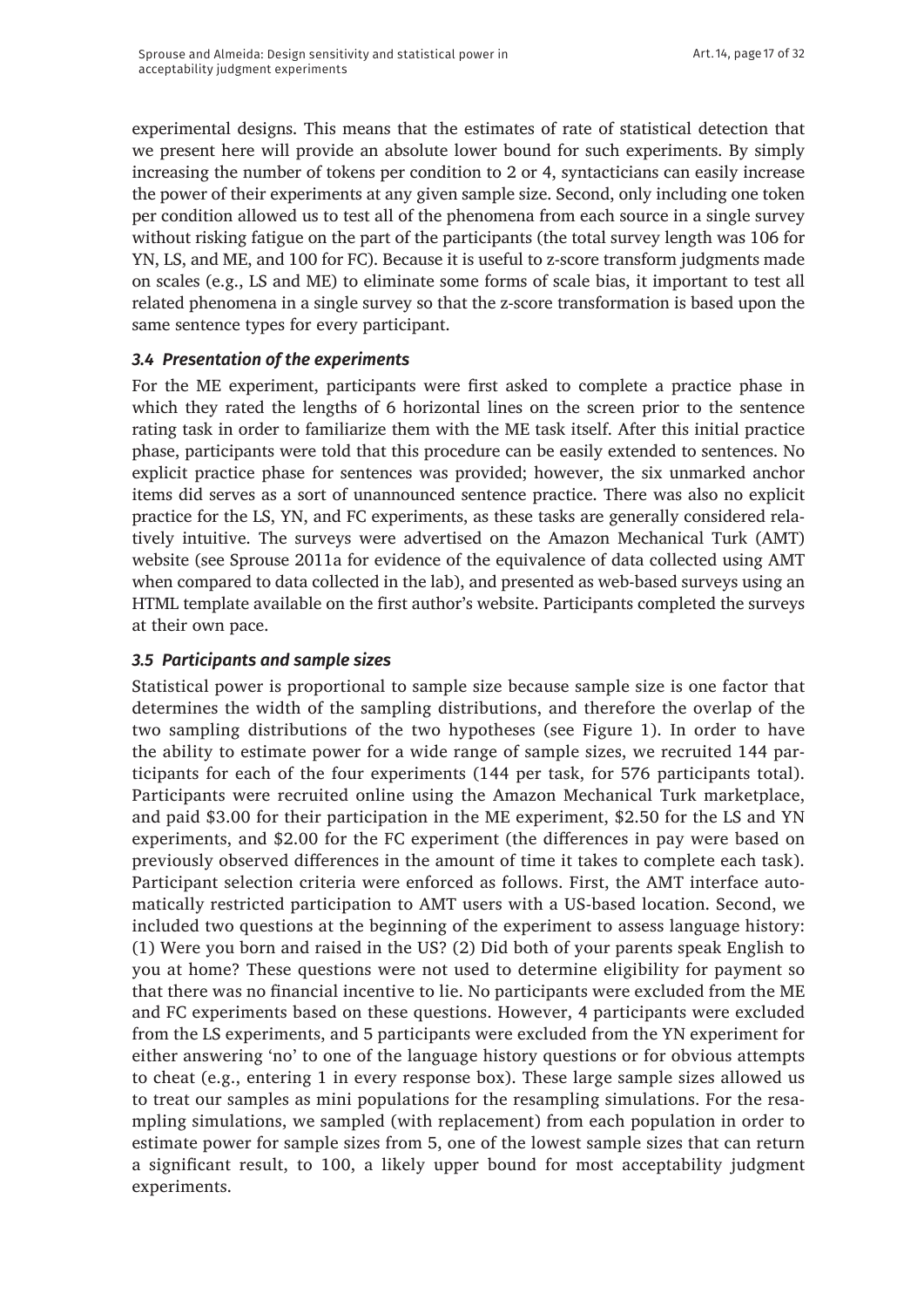## *3.6 The resampling simulations*

We empirically estimated the *statistical detection rate* (our proxy measure for statistical power) observed in each experiment type for each phenomenon at every sample size between 5 and 100 participants, by performing resampling simulations on each sample. In essence, these resampling simulations treated our large samples as full populations, and sampled from them to estimate the statistical power (operationalized here as a *rate of detection*) at each sample size that is possible with the population (5 to 100). For example, to establish a rate of detection for a sample size of 5, we could perform the following procedure:

- 1. Draw a random sample of 5 participants (allowing participants to be potentially drawn more than once; this is called *sampling with replacement*).
- 2. Run a statistical test on the sample (see section 3.7 for the choice of tests).
- 3. Repeat steps one and two 1000 times to simulate 1000 experiments with a sample size of 5.
- 4. Calculate the proportion of simulations (out of the 1000) that resulted in a test statistic beyond the pre-established criterion for significance (or  $\alpha$ ; see section 3.7 for the choice of criteria). This proportion is an empirical estimate of statistical power for a sample size of 5.

This procedure would tell us the rate of detection of that particular phenomenon for samples of size 5. We can then repeat this procedure for samples of size 6, 7, 8… up to 100 to derive a complete relationship between sample size and detectability for that phenomenon. Finally, we can repeat this procedure for all 47 phenomena to derive power relationships (operationalized as empirically estimated rates of detection) for effect sizes between 0.15 (very small) and 1.96 (very large) in Linguistic Inquiry (2001–2010). Even though resampling simulations of this sort are relatively rare in the experimental syntax literature, they are relatively common in other areas of experimental psychology. Resampling simulations form the basis of several approaches to statistical significance testing, such as the bootstrap, randomization, and permutation tests, and as such, their properties are well understood (e.g., Efron & Tibshirani 1993; Edgington & Onghena 2007).

#### *3.7 Statistical tests*

In addition to the choice of task, effect size, and sample size, statistical power depends on the choice of statistical test that is chosen as part of the hypothesis test. On the one hand, we wanted these simulations to provide the widest range of possible information for syntacticians. Therefore, we decided to test both a null hypothesis test and a Bayesian test for every simulation. On the other hand, the large number of combinations of test properties (task, effect sizes, and sample sizes) meant that we needed to run around 18 million simulations (requiring substantial computational time). Thus, we decided to use statistical tests that were relatively fast to compute: for LS and ME we ran repeated-measures *t*-tests and Bayes Factor calculations from Rouder et al. (2009); for FC and YN, we ran repeated-measures sign-tests and Bayes Factor. For LS and ME, we ran the statistical tests on the z-score transformed ratings, as z-scores help to remove some forms of scale bias (Featherston 2005; Sprouse & Almeida 2012; Sprouse et al. 2013).<sup>5</sup>

<sup>&</sup>lt;sup>5</sup> The z-score transformation is applied to each participant separately. First, the mean of all of the participant's ratings is calculated. The mean rating is then subtracted from each raw score, in effect centering the scale around 0, and making the mean an anchor point to facilitate standardization. Next, the standard deviation of the participant's raw scores is calculated. Each difference from the mean is then divided by the standard deviation. This standardizes the scale, as the units for each participant are now standard deviations from the mean.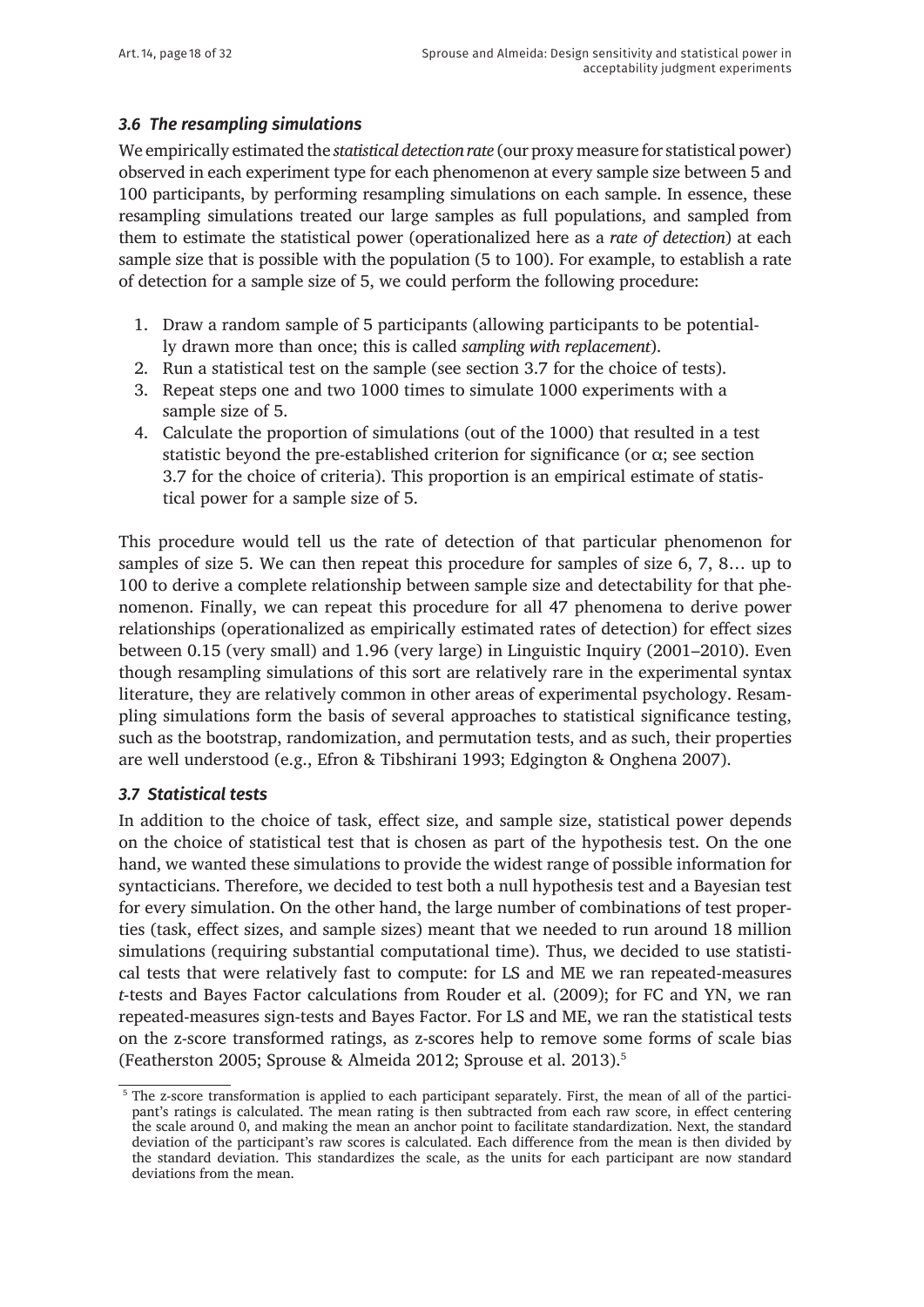One may wonder whether our choice of *t*-tests and sign-tests might be a problem, as these tests only treat subjects as random effects, and crucially do not allow items to be treated as random effects. This limitation of *t*-tests and sign-tests has two potential implications. First, when items are not treated as random effects, it is not possible to statistically evaluate how well the experimental effect generalized across the items (because the items are basically averaged together in the statistical test). Second, when items are not treated as random effects, it is possible for variation between items to be confounded with the experimental effect (i.e., when one item only appears in one condition, and a second item only appears in a second condition, the difference between conditions includes the random differences between items; e.g., Clark 1973). One avenue for dealing with these two issues is to use mixed effects models that allow for the specification of items as random effects (e.g., Baayen et al. 2008).

Our response to this is one of weighing costs and benefits (see also Cohen 1976; Keppel 1976; Smith 1976; Wike & Church 1976; Wickens & Keppel 1983; Raijmaakers 2003). The cost of mixed effects models is that they are substantially slower to fit than *t*-tests and sign-tests. In the context of our 18 million simulations, it would have added a month or more of computational time. So the question is whether the benefits are important (or even necessary) given the goals of our project. When it comes to evaluating the generalization of the effects across items, we would say that while this is an interesting question about any given phenomenon, this question is not in the scope of the current project. We are not interested in the properties of the specific phenomena that we used in this study, but rather the power that would obtain under different experimental designs if one were interested in testing minimum effect sizes that are equal to the observed effect sizes of these phenomena (assuming similar variability to the variability observed with these phenomena). However, we should point out that we did use multiple items per condition in our design (8 tokens per condition), as did Sprouse et al. (2013) for the larger set of Linguistic Inquiry phenomena. Therefore, multiple items did contribute to the power estimates reported here (which is at least a step in the direction of establishing statistical generalizability, as any effects that were driven by only a few items would presumably show lower power estimates).

When it comes to the concern about confounding item variability with the experimental effect, it is important to note that the empirical concern is that such a scenario will fail to precisely control the two error rates (type I and type II): if item variability accidentally adds to the experimental effect, a type I error would be more likely to occur, and if item variability accidentally detracts from the experimental effect, a type II error would be more likely to occur. Because all of the phenomena in our study are assumed to be true effects, by hypothesis there can be no true type I errors. So for us the concern is really to what extent our power estimates are accurate: if item variability adds to the experimental effect, we will overestimate power; if item variability detracts from the experimental effect, we will underestimate power. We decided that such estimate problems were likely to be small in the current study. For one, we used lexically matched materials distributed using a Latin Square procedure, which reduces much (but not all) of the concern about item variability confounding the experimental effect (e.g., Wickens & Keppel 1983; Raaijmakers 2003). Perhaps more importantly, in the discussion sections below, we either interpret the differences in power among tasks, effect sizes, and sample sizes *relatively to each other*, not absolutely, or we interpret the estimates as rough guides, not specific criteria. Thus, small perturbations in the power estimates one way or another are less likely to influence the overall interpretation of the results. That being said, the data sets for both projects (this one, and Sprouse et al. 2013) are freely available online, therefore any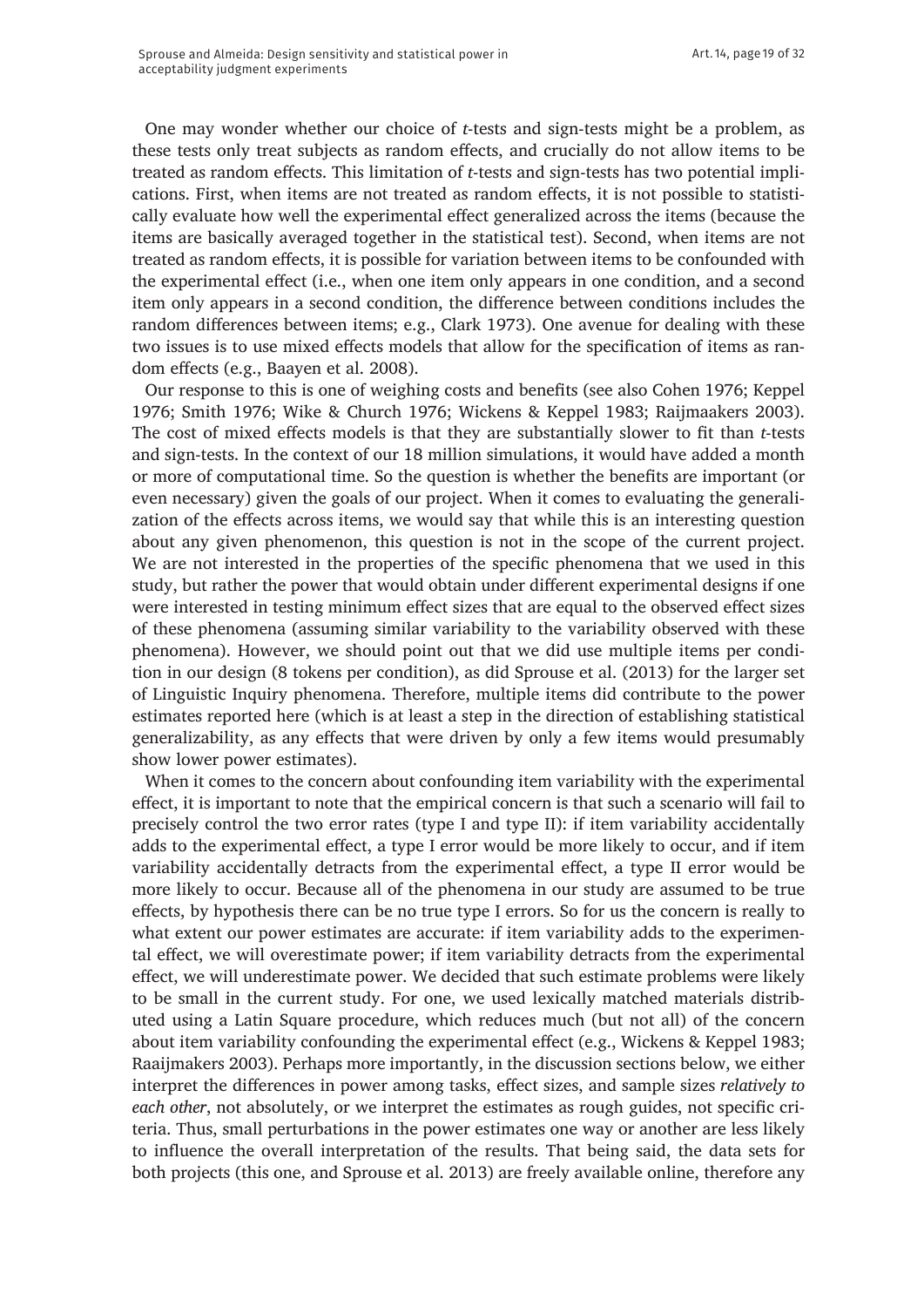researchers interested in the generalizability of effects across items in these phenomena can use those results to investigate this question.

#### *3.8 Decision criteria*

As discussed in section 2, statistical power is only quantifiable relative to an explicit decision criterion for choosing between competing hypotheses. For this study we simply adopted the conventional criteria that tend to be used for publication in the cognitive sciences:  $p < .05$  for *t*-tests and sign-tests, and BF  $> 3$  for Bayes Factors. There has been much discussion recently surrounding the use of these criteria for publication, especially as regards *p*-hacking and the file-drawer problem (e.g., Simmons et al. 2011). We believe this discussion is healthy for the cognitive sciences in general and should continue, although we note that it is at best unclear how these concerns impact generative syntax research, which by and large has eschewed the use of inferential statistics as regular research practice. However, given that these criteria still play a central role in current practices for hypothesis testing and for publication in the cognitive sciences, they seemed like a natural starting point for a study of this type.

#### *3.9 Comparison to previous investigations of sensitivity*

Before moving on to a discussion of the results of our simulations, it should be noted that there have been a few high profile comparisons of acceptability judgment tasks that have previously touched upon the topic of sensitivity (though most did not use the term statistical power). For example, in their seminal introduction of magnitude estimation to the field of syntax, Bard et al. (1996) presented a comparison of the results between ME and LS for several sentence types in order to demonstrate that the continuous response scale of ME tasks allows participants to report more levels of acceptability than the ordinal response scale of LS tasks. Weskott & Fanselow (2011) presented a comparison of ME, LS, and YN results for three phenomena (two two-sentence and one three-sentence phenomena) in order to assess the claim that ME is more sensitive than LS and YN tasks. They found that at sample sizes of 24 and 48 participants all three tasks yield statistically significant results for those particular phenomena. Similarly, Bader & Haüssler (2010) presented a comparison of ME and YN tasks for 16 sentence types (forming one 2x2 factorial design and two 2x3 factorial designs) in order to construct a signal detection model of acceptability judgments. In the process, they found that the two tasks yielded similar patterns of acceptability, and at sample sizes of 24 and 36 participants, both tasks yielded statistically significant results for those phenomena.

The present study extends these results in several ways. First, instead of investigating a single sample size and/or using a categorical criterion (statistical significance or not; a larger sample size or not), the current studies use resampling simulations to assess the statistical power for a large range of possible sample sizes (5 to 100 participants), which we believe covers every possible sample size that linguists are likely to encounter in evaluating or constructing experiments. Second, instead of focusing on a few phenomena of a particular effect size, the current studies investigate the full range of effect sizes that were observed in the random sample of Linguistic Inquiry data points in Sprouse et al. (2013). This allows for a nearly exhaustive assessment of the interaction of statistical power with the effect size of the phenomena under consideration. Similarly, although the set of 47 phenomena tested here were not chosen at random, they were selected without theoretical bias from a random sample of 150 phenomena from Linguistic Inquiry, which suggests that the results will be relatively representative of effect sizes in cutting edge syntactic research. Third, the resampling simulations (over 18 million randomly selected samples) allow us to empirically estimate the rate of statistical detection for every combination of effect size,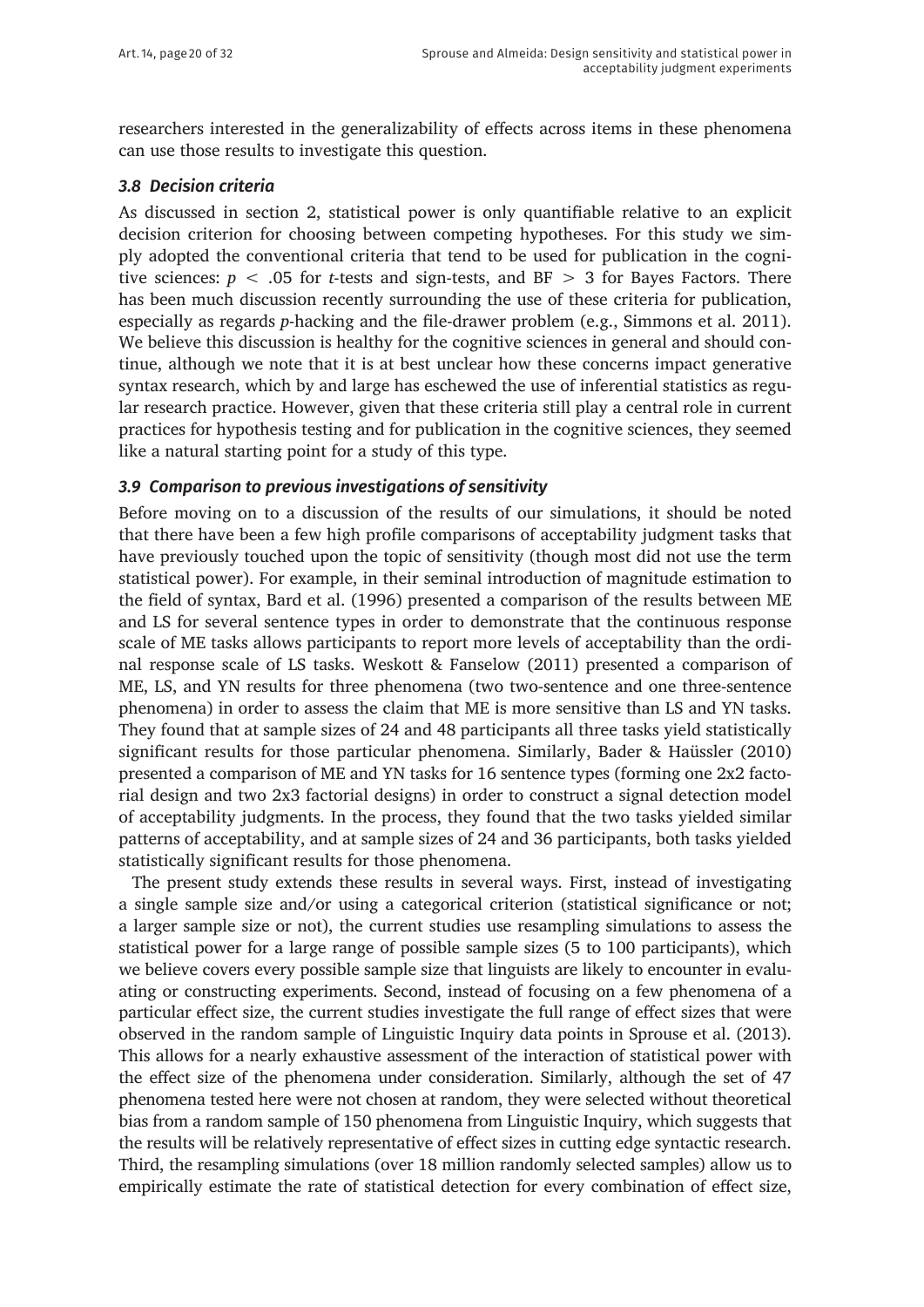sample size, and task, which provides more information than the categorical question of whether a given experiment yielded a significant result. Finally, the simultaneous comparison of all four acceptability tasks across a full range of effect sizes and sample sizes allows us to evaluate almost any conceivable experimental survey of acceptability judgments, from previously published informal collection studies to the design of future formal experiments.

## **4 The statistical power of acceptability judgment experiments**

The resampling simulations result in 18,048 rate of detection estimates (our proxy measure for statistical power): 4 tasks x 47 phenomena x 96 sample sizes. Therefore, interpreting the results requires some amount of summarization. We present two different approaches to summarizing the results in this section, and summarize the implications of the results.

## *4.1 The relationship between sample size and mean estimated power*

The first approach we can take is to ask how much the rate of statistical detection depends on different sample sizes. Statistical power is always relative to a given effect size, therefore in order to make the relationship between sample size and power clearer, in this approach we group the 47 effect sizes that we investigated into four categories following Cohen's (1992) criteria: small effects have a *d* less than 0.5, medium effects have *d* between 0.5 and 0.8, large effects have a *d* between 0.8 and 1.1, and extra large effects have a *d* greater than 1.1.

We can then plot the relationship between sample size (x-axis) and the resulting power (y-axis) for each category of effect size. The result is the 4x4 grid of power curves in Figure 3.



Figure 3: Power curves for null hypothesis tests (blue dots) and Bayes Factor tests (red dots) displaying the relationship between sample size and estimated power for each task (columns) and each category of effect size (rows). Each point represents the empirical estimate of power (the percentage of simulations (out of 1000) that was below the significance threshold of *p* < .05 for null hypothesis tests, and BF > 3 for Bayes Factors) averaged over all of the phenomena that belong to each category. The vertical lines represent the sample size that first reaches 80% power (or above): blue for null hypothesis, red for Bayes Factors. The colored numbers in the lower right hand corner indicate the precise sample sizes where 80% power is first reached in our simulations. Cells with only one line indicate that the 80% power threshold is obtained with the same sample sizes in the two statistical analyses. Cells with no line did not reach 80% power with sample sizes less than or equal to 100. For increased clarity, only the even-numbered sample sizes (6 to 100) are plotted.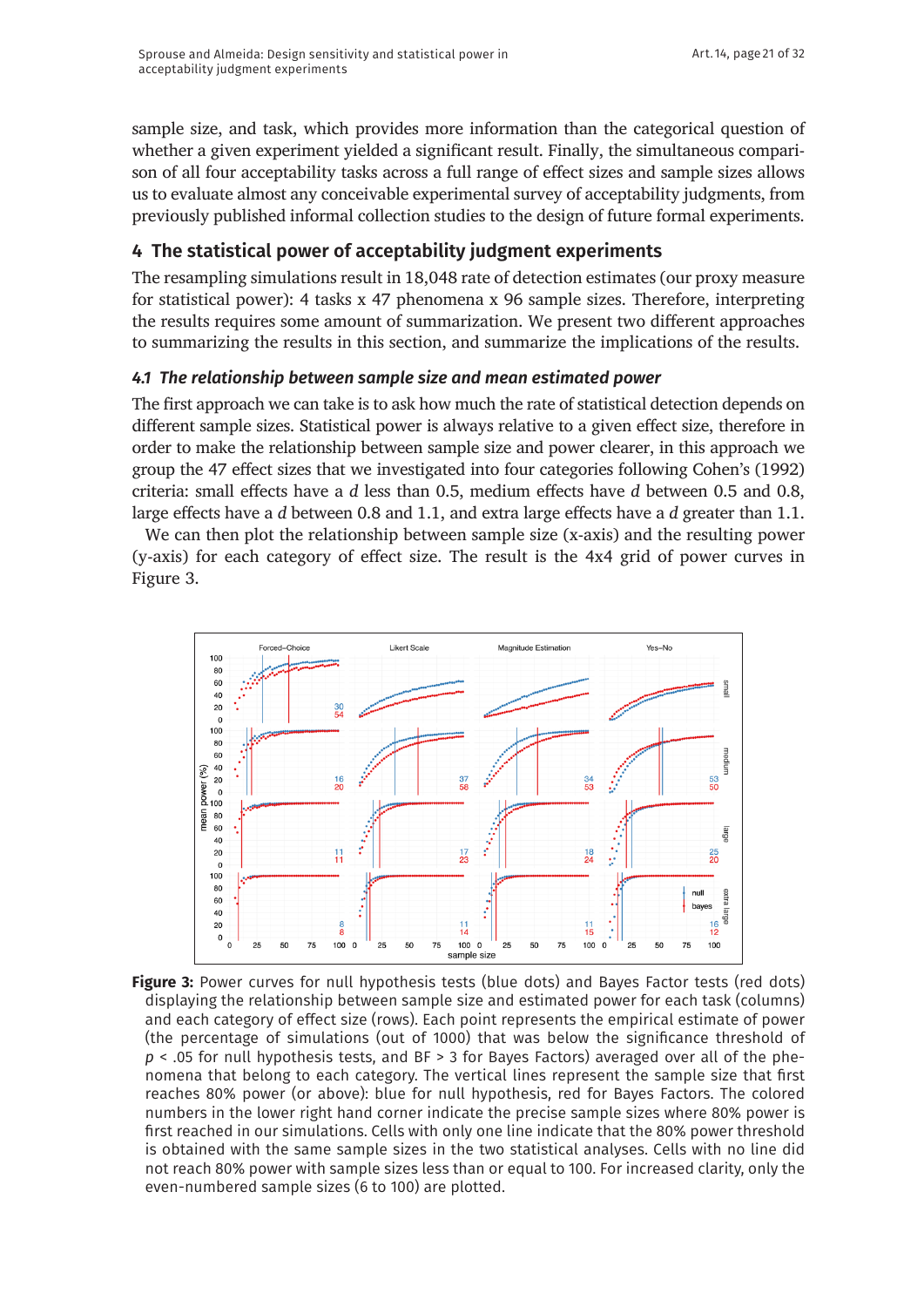Figure 3 serves three purposes. First and foremost, it is a representation of most of the information revealed by the resampling simulations. It presents the estimated power that one would obtain for sample sizes from 5 to 100, for all four different tasks, for both approaches to hypothesis testing, and for four categories of effect sizes. The only (minor) loss of information occurs because of the division of effect sizes into four categories (instead of 47 distinct effect sizes). Second, Figure 3 presents an explicit comparison of the power of the two approaches to hypothesis testing. Our results suggest that, for equivalent sample sizes, null hypothesis approaches reach rates of statistical detection that are slightly higher than those obtained by Bayes Factors for FC, LS, and ME, but the reverse seems to be true for YN. These differences are most pronounced for LS and ME, and most pronounced for small and medium effect sizes. For large and extra large effect sizes, the two approaches appear to be substantially identical in the observed relationship between sample size and rate of statistical detection. Third, Figure 3 can be used to estimate the sample size at which a given statistical power will be reached. We have made the point at which 80% power is reached explicit in the plots (the vertical lines) because this is the standing recommendation in the statistical literature (Cohen 1988), but readers can substitute any power level of interest. The vertical lines make it easy to assess which tasks reach 80% power with smaller sample sizes: FC appears to require the smallest sample sizes, LS and ME are nearly identical, and YN requires the largest sample sizes. Once again, these differences are most pronounced for small and medium effect sizes, and least pronounced with large and extra large effect sizes.

Figure 4 makes the comparison among the tasks more explicit by plotting the tasks together in the same cell. Once again, it is clear that FC has a power advantage over the other tasks, especially for small and medium sized effects. This advantage makes sense given that the forced-choice task explicitly asks participants to judge whether there is a difference between two (lexically matched) conditions (see Gigerenzer & Richter 1990 for a similar point in a non-linguistic domain). Similarly, Figure 4 makes it clear that LS and ME exhibit roughly the same relationship between sample size and rate of statistical detection, with a slight advantage to LS under Bayes Factors for smaller effect sizes. Again, this rough identity and small advantage for LS makes some sense given previous research into LS and ME showing that participants do not really perform ME as it is intended (Sprouse 2011b) and that LS judgments exhibit less variability than ME (Weskott & Fanselow 2011), most likely because LS offers fewer response options than ME (7 vs infinite). Finally, Figure 4 reveals an interesting confluence of effects that lead to YN performing better than LS and ME under Bayes Factors, particularly for smaller effect sizes. It appears that YN receives a 5% power increase under Bayes Factors, while LS and ME simultaneously receive a 10% power decrease. These two changes conspire to give YN the second highest detection rate under Bayes Factors (FC is still first) for smaller effect sizes.



**Figure 4:** Power curves for null hypothesis tests and Bayes Factor tests displaying the relationship between sample size and estimated power, organized by effect size category (columns), with all four tasks plotted together. For clarity, only the (loess) fitted lines are plotted (no data points).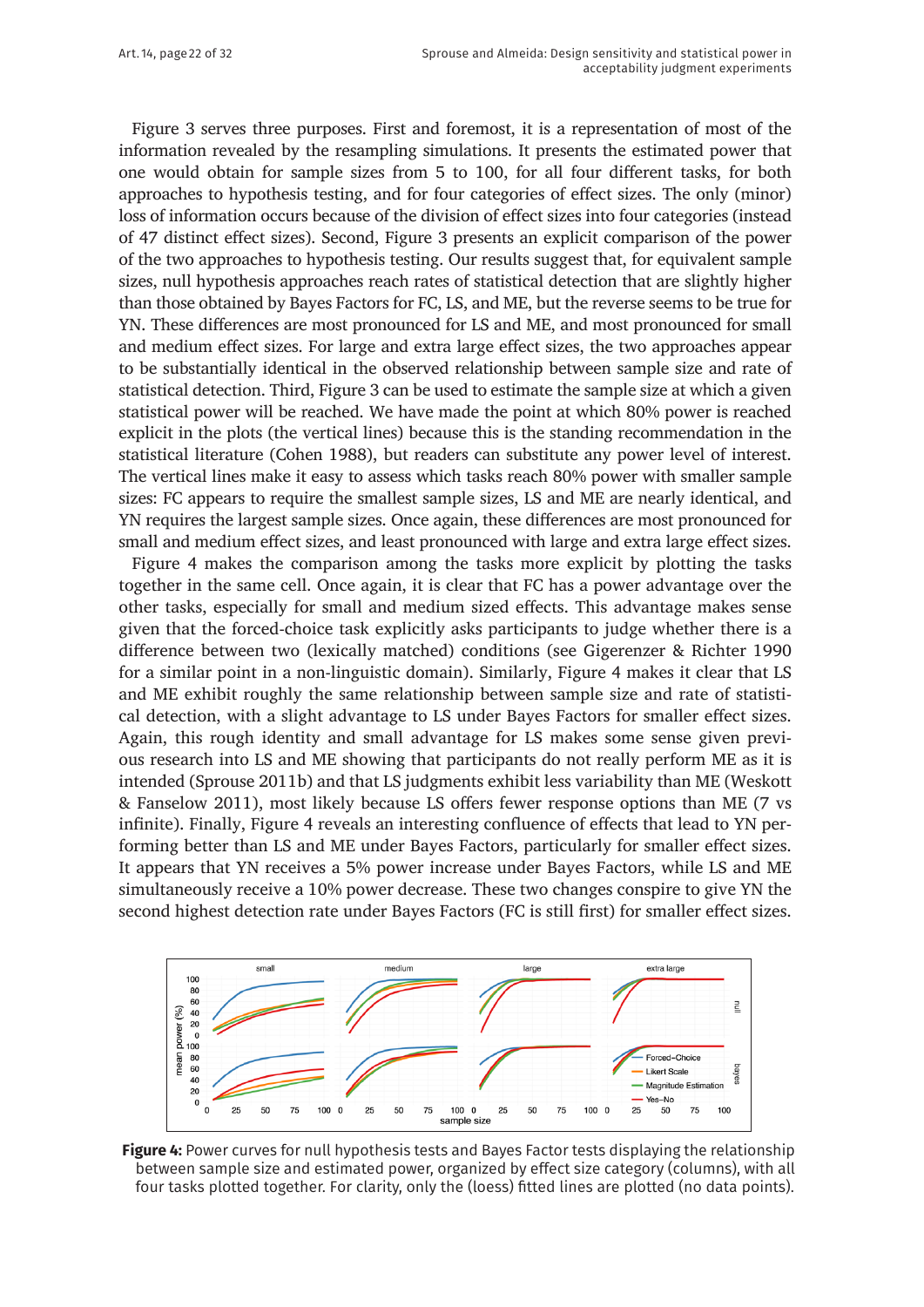## *4.2 The sample size required to reach 80% power for each effect size tested*

The second approach we can take is to ask how large of a sample is necessary to produce a well-powered experiment for a given effect size under investigation. For expository purposes we assume Cohen's (1988) suggestion that 80% power is necessary for a wellpowered experiment. We can then plot effect sizes along the x-axis and the sample size required to reach 80% power along the y-axis for each task, as in Figure 5.

The primary value of Figure 5 is that the fitted lines can be used for very quick estimation of the sample size needed for a well-powered experiment at any given effect sizes. However, these plots also reveal that there is quite a bit of variation in sample sizes required for smaller effect sizes. This is likely partly because of sampling error (the effect sizes were all calculated from one experiment, the ME experiment, not for each task separately), and partly due to differences in measurement error (each combination of task and phenomenon likely has slightly different levels of noise in the measurements). This means that syntacticians should take both the fitted estimate and the variability in the points into consideration when estimating the sample sizes required for well-powered experiments. Finally, Figure 5 also continues to reveal that Bayes Factors have slightly lower detection rates than null hypothesis tests for FC, LS, and ME.

## **5 Implications of these results for research in syntax**

The experiments and resampling simulations here provide a wealth of information about the rate of statistical detection of syntactic experiments (summarized in the figures in section 4, and the appendix). In this section, we discuss the two ways that this information may be useful to the field: evaluating the validity of judgment data in syntax, and designing/evaluating judgment experiments.

### *5.1 The validity of judgment data*

One of the central questions in experimental syntax over the past two decades has been the question of whether the informally collected judgments that constitute the majority of evidence are type I errors or not (e.g., Sprouse & Almeida 2012; Gibson & Fedorenko 2013; Sprouse et al. 2013). The primary tool in this discussion has been replication studies designed to estimate the positive predictive value (PPV) of the field. Replication is one way to begin to sort out true positive results from type I errors, as true results will by definition be more likely to replicate than type I errors (especially over multiple replications). However, this logic only holds if the replication studies have high statistical power. If the replications have low statistical power, then any null results that arise in the replications are more likely to be type II errors (favoring a  $\mathrm{H}_{_{0}}$  when  $\mathrm{H}_{_{A}}$  is true), and therefore can't be



**Figure 5:** Power curves for null hypothesis (blue) and Bayes Factor (red) tests displaying the relationship between effect size and sample size at 80% power for each task. Both the specific values and fitted curves (loess) are plotted. Effect sizes are calculated relative to magnitude estimation (hence the fitted line for magnitude estimation has the best fit). Cohen's suggestions for small (0.2), medium (0.5), and large (0.8) effect sizes are indicated on the x-axis.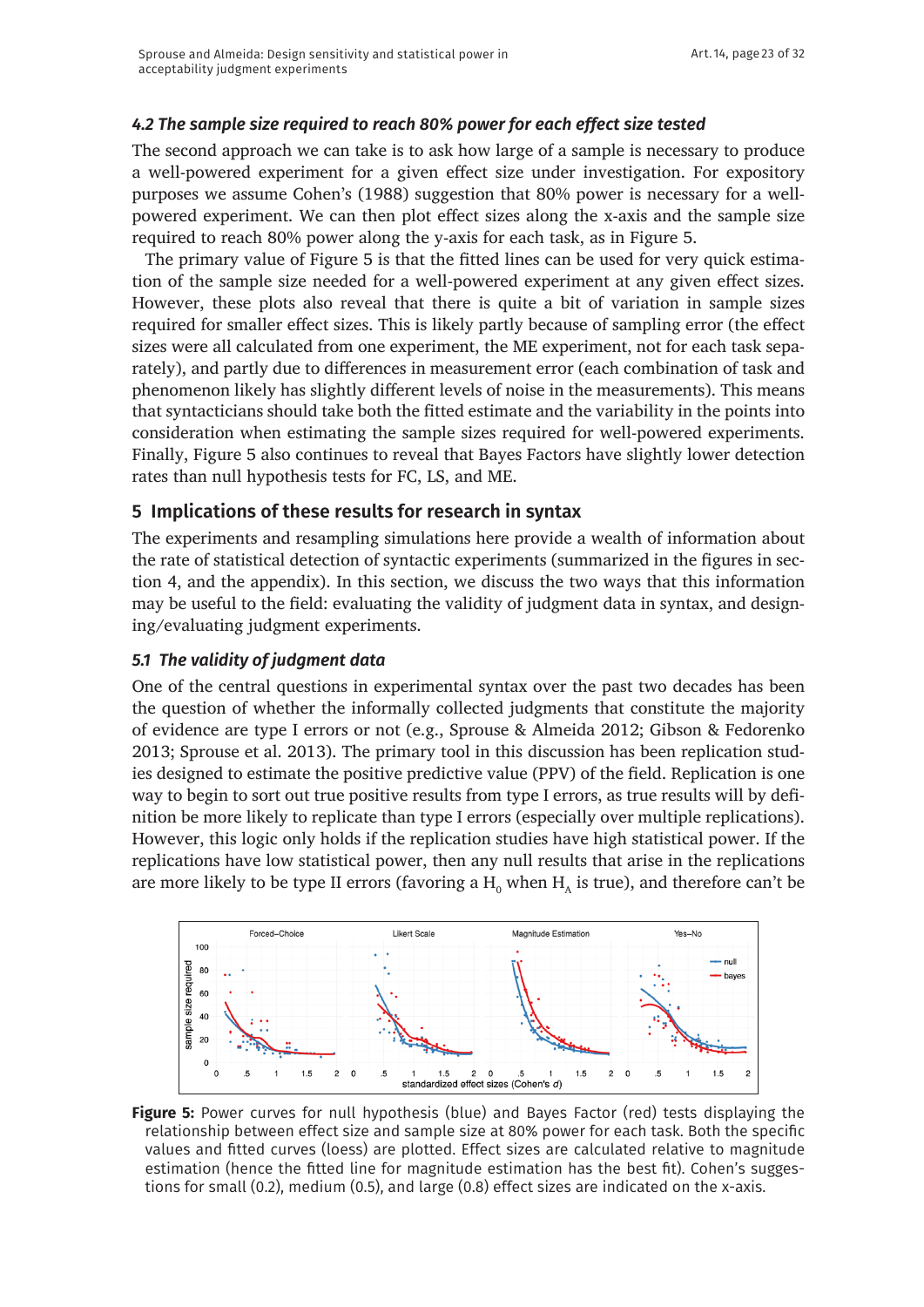used to infer that the original result was a type I error. In short, it all comes down to the logic of interpreting null results as evidence for the null hypothesis discussed above: null results can only reasonably be taken as evidence for  $\mathrm{H}_\mathrm{o}$  if statistical power is high. Despite this, to the best of our knowledge, there has been no explicit discussion of power in the replication debates inside of linguistics. The two large scale replication projects (Sprouse & Almeida 2012; Sprouse et al. 2013) estimate type I error rates to be between 1% and 12%, depending on the sample, the experimental method used, and the criterion for what counts as a successful replication. But these rates can only be interpreted in the context of high statistical power. With low power, the null replications that are interpreted as type I errors could be type II errors. As the current study demonstrates, this could be especially problematic for replications of small effect sizes, particularly for experiments using LS and ME (which are typical in the experimental syntax literature), as small effect sizes do not reach even 80% power using LS and ME with 100 participants, which in our experience is quite large for an experimental syntax sample size. The caveat to the latter statement is that our experiment provides the absolute lowest bound for power, as only one item per experimental condition was used, which means that, if multiple items per condition can realistically be used in an experiment, statistical power can be very much improved. Syntacticians interested in interpreting the various claims about replicability of syntactic data can use the results of this study to evaluate whether any purported null replications have sufficient power to be interpreted as evidence for the null hypothesis.

Given the current interest in replicability in psychology and linguistics, it may also be interesting to explore how data in syntax compares to data in psychology, both in terms of type I errors and statistical power (type II errors). As previously mentioned, the two large scale replication studies in syntax find type I error rates between 1% and 12% (i.e., replication rates in the range of 88% to 99%). The journal Science has published a large scale replication attempt by a large international team of psychologists and cognitive scientists using 100 articles selected from four leading journals in different sub-areas (Open Science Collaboration 2015). This study reports aggregate replication rates between 36% and 68% depending on the criteria adopted for what counts as a successful replication. The replication rates for the experiments categorized as part of the subfield of cognitive psychology (arguably a subfield linguistics is a part of, at least in the generative tradition) were between 48 and 92%, again depending on the criteria of what counted as a successful replication. This suggests that syntax compares rather favorably to the rest of the field of psychology in terms of estimated type I error rates. When it comes to statistical power (or type II error rates), there have been several studies about the *a priori* power that experiments in the psychology literature possess. Cohen (1962) demonstrated that in the 1960 volume of the Journal of Abnormal and Social Psychology the median power of the experiments was 46% for the average effect size of the phenomena under investigation (i.e., not very different from a coin toss). A follow-up study by Sedlmeier & Gigenrenzer (1989) for the 1984 issue of same journal found virtually identical results (44% median power for the average effect size of the phenomena of interest). In a review of the 1993 and 1994 volumes of the British Journal of Psychology, Clark-Carter (1997) reported a slightly larger average of 59% power for the average phenomena of interest. Finally, Bezeau & Graves (2001) reported a mean of 50% power for "medium" effect sizes (*d* between 0.5 and 0.8) in their review of three neuropsychology journals. Comparing these results with syntactic data is a bit tricky because the information necessary to estimate statistical power for informal experiments in syntax is rarely published. Nonetheless we can use the results of the current study to provide ranges of possible power rates depending on the assumptions that one makes about the properties of informal linguistic experiments. For example, the median effect size in the random sample of 150 phenomena from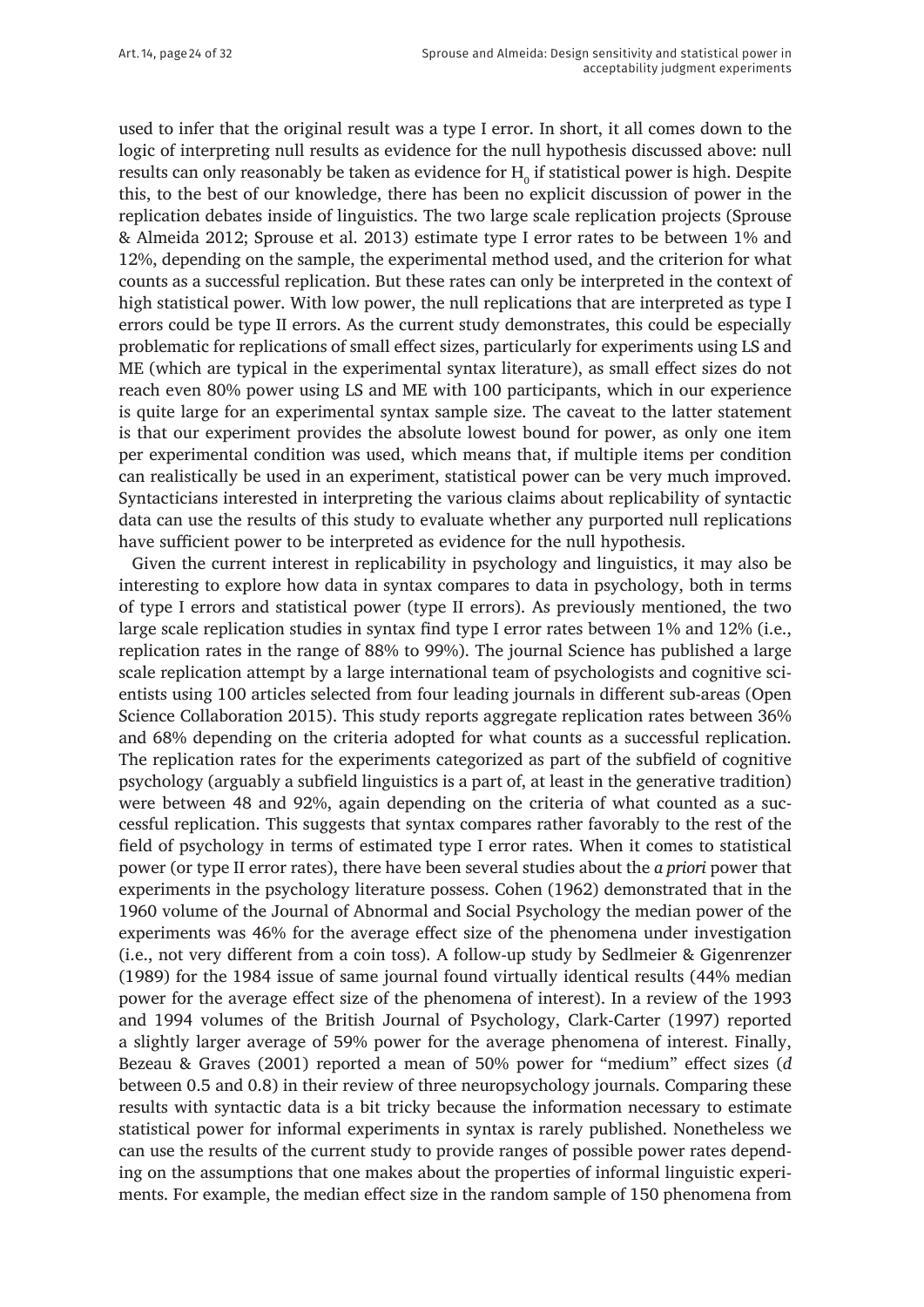Linguistic Inquiry 2001–2010 tested by Sprouse et al. (2013) was a *d* of 1.61. If we take this as the "average effect size" similar to the psychology studies, we can ask what the statistical power of this effect size would be under different tasks and different sample sizes. Figure 6 and Table 3 provide this information for the specific phenomenon that has this effect size. The results suggest that 6 participants already provide better power than what has been reported for average psychology experiments in leading journals, for FC, LS, and ME. Ten participants provide over 80% power for LS and ME, and close to 80% power for FC and YN. If these are likely sample sizes for informal experiments (which we believe they are), syntactic data compares favorably to the rest of psychology in terms of how much statistical power their experiments have, presumably because effect sizes in syntax tend to be large (see also Figure 2).

#### *5.2 The design and evaluation of judgment experiments*

For readers wishing to evaluate published experiments, the first and most obvious method for evaluating power is to analytically calculate a post-hoc power estimate. For readers who do not wish to do that work, the graphs and tables from this project can provide a rough estimate of the likely power of the experiments. Readers simply need to extract the specific design components from the study: task, philosophical approach to hypothesis testing, statistical test, significance criterion, and sample size. Readers can then look up the estimated power in the graphs and tables. For syntacticians planning to conduct their own studies, the graphs and tables from this project can be used to provide a rough estimate of the sample size required to reach a specific level of power depending on the hypothesized effect size of interest. Again, the process involves specifying the components of the experiment (task, philosophy, statistical test, significance criterion, and effect size), and using those components to locate the sample size required for the desired level of power. While this process is relatively straightforward in principle, a few words are in order about what this entails in practice.

The first component is the choice of task. The choice of task should follow from the type of information that is required by the hypotheses. FC exhibits a clear advantage in sensitivity for detecting pairwise contrasts under a relative approach to acceptability.



**Figure 6:** The statistical power (y-axis) for the median effect size (Cohen's *d* of 1.61) reported in Linguistic Inquiry (2001–2010) that would be detectable by each task (lines) as a function of the sample size (x-axis) assuming only 1 judgment per participant per condition.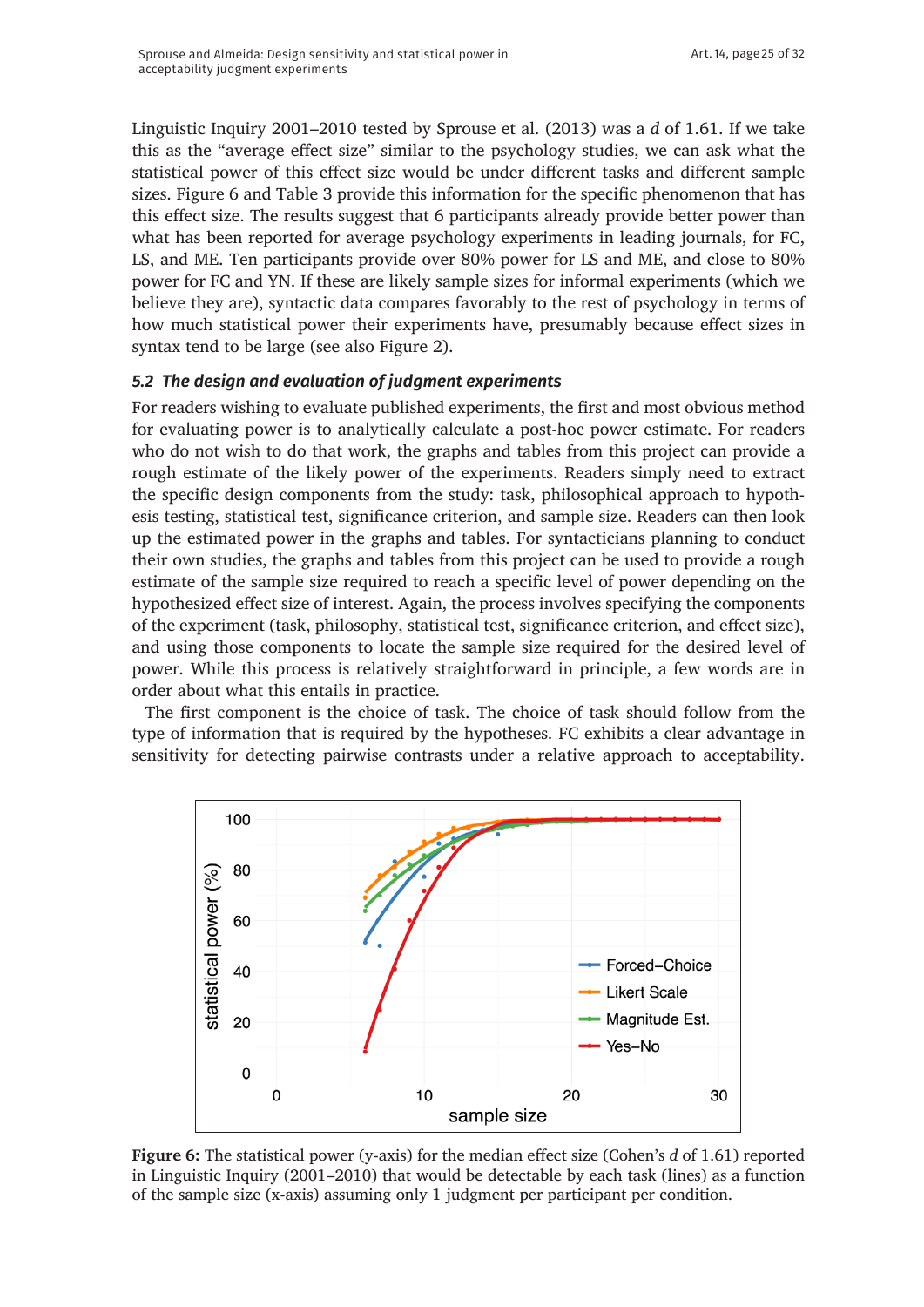| <b>Sample</b> | FC   | YN   | ME   | LS   |
|---------------|------|------|------|------|
| 6             | 52%  | 08%  | 64%  | 69%  |
| 10            | 77%  | 72%  | 86%  | 91%  |
| 15            | 94%  | 96%  | 97%  | 99%  |
| 20            | 99%  | 100% | 99%  | 100% |
| 25            | 100% | 100% | 100% | 100% |
| 30            | 100% | 100% | 100% | 100% |

**Table 3:** Statistical power for a phenomenon with a Cohen's *d* of 1.61 for several sample sizes, assuming only 1 judgment per participant per condition.

However, FC will be ill-suited for hypotheses that require more than two conditions. FC will also be ill-suited to post-hoc exploration, as the only comparisons that are possible are those that are directly built into the experiment as pairs. FC will also be less wellsuited for hypotheses that hinge on differences in effect sizes between pairs (e.g., factorial designs; though not impossible). LS and ME are well-suited for both relative and absolute approaches to acceptability. They are also well-suited for comparisons involving multiple conditions and differences between effect sizes (e.g., factorial designs), and they both allow for the comparison of every condition to every other condition. YN is perhaps the best choice for absolute approaches to acceptability, as it explicitly asks participants to divide sentences into acceptability categories with meaningful labels (e.g., "acceptable" and "unacceptable"). YN shares FC's disadvantage when it comes to factorial designs and hypotheses predicated upon effect sizes, but it shares LS and ME's advantage when it comes to allowing comparisons between every condition in the experiment. Furthermore, the choice between FC and YN is theoretically-laden. FC is appropriate for hypotheses that rely on a relative notion of acceptability, i.e., whether condition X is more/less acceptable than condition Y. However, FC is inappropriate for hypotheses that rely on a more absolute, or categorical, notion of acceptability, i.e., whether condition X is high on the rating scale (or considered categorically "acceptable"). The converse is true for YN. YN is at a disadvantage for relative acceptability, particularly when the two conditions both fall in the same category; however, YN (and other categorical tasks) are perfectly suited for absolute acceptability (though the number of categories should match the theory).

The second component is the choice of philosophical approach to hypothesis testing. This should follow from the type of information that the syntactician would like to use to make inferences. Null hypothesis approaches provide the probability of obtaining the observed data (or data more extreme) under the null hypothesis:  $p(data \mid H_0)$ . Full Bayesian modeling approaches can provide the probability of a specific hypothesis given the observed data,  $p(H | data)$ , but require the full specification of a prior probability and a likelihood. Bayes Factor approaches provide an odds ratio of the probability of obtaining the data under two hypotheses (typically  $H_A$  and  $H_0$ ). Relatedly, the choice of statistical test should follow from the interaction of the type of data being collected and the philosophical approach that has been chosen. FC and YN require binomial statistical tests (e.g., sign-tests, logistic regression), whereas LS and ME require continuous statistical tests (e.g., *t*-tests, linear regression). As discussed in section 2, the type I and type II error rates are set explicitly in NPHT by  $\alpha$  and  $\beta$  (where power is 1 –  $\beta$ ), and implicitly in FHT and BHT by the choice of significance criterion and power level.

The final component is the effect size of the phenomenon of interest. This, of course, follows from the properties of the phenomenon itself. The (minimum) effect size must be specified before the experiment is conducted, in order to calculate the intended power and target sample size; however, in many cases we simply will not have a reasonable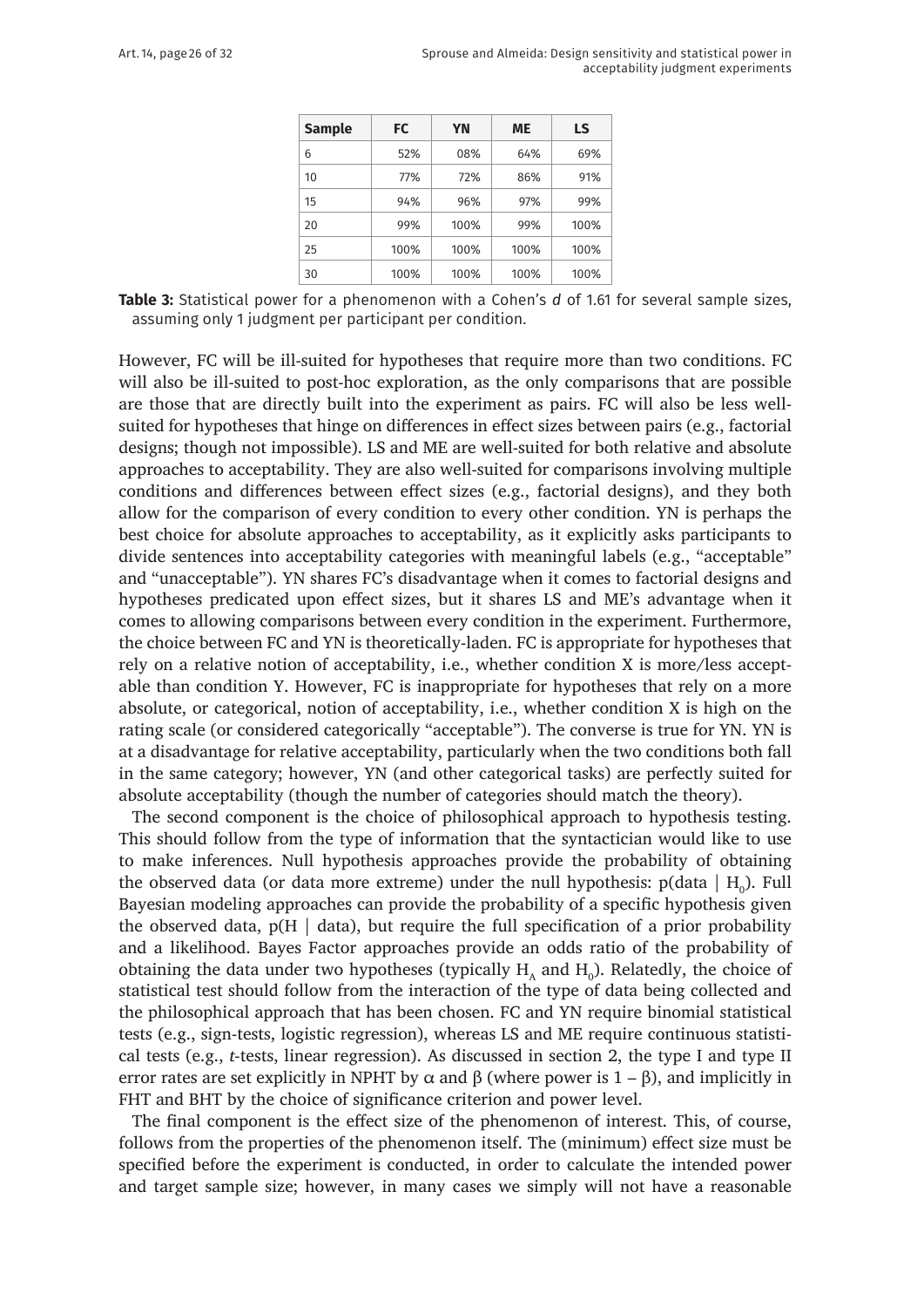estimate for the effect size of a syntactic phenomenon before the experiment (because syntactic theories do not currently make effect size predictions). One possibility is to use the results of this experiment (or the other large scale replications) to estimate the effect size. Native speakers can search for phenomena in the appendix that, to their judgments, have roughly the same effect size as the phenomenon of interest (i.e., the two sentences in the appendix feel like they are the same distance from each other as the two sentences in the phenomenon of interest). Syntacticians can then use the effect size reported in the appendix as an estimate of the effect size for the new phenomenon of interest (with the caveat that it is only as good as the judgments used in the estimation procedure). This is obviously not ideal – it would be much better for syntactic theories to predict effect sizes. But in the absence of that information, large scale projects such as this one provide a possible solution.

Finally, it is important to note that the prospective use of the estimates of statistical rate of detection provided here should be used as an *absolute lower bound* because only one item per experimental condition was used here, making them conservative estimates if the experimental design under consideration uses multiple items per condition.

#### *5.3 The role of effect sizes*

As we have seen, effect sizes play a critical role in any discussion about statistical power. Even though effect sizes are rarely discussed in the syntax literature, we'd like to end this section by pointing out that one take-home message of this project is that effect sizes have been lurking in the background of syntactic theory since the beginning, and that it may be time to start discussing them explicitly as part of syntactic theories. Effect sizes are in the background of every hypothesis test, whether formal or informal, that is conducted in syntax. For example, we know before the experiment is run that there is a difference between the conditions in our experiment because we designed the conditions to have a difference. This difference may be large or exceedingly small, but it is there, because we put it there. The question that we are answering with our hypothesis test is not whether there is an actual difference between sentence types (because we know there is), but whether the structural difference we introduced leads to a large enough difference in acceptability to be detected in our experiment (i.e., is the difference larger than the measurement noise?). In other words, when we interpret a statistically significant result as revealing "a difference", what we are really saying is that the difference that we built into the conditions is larger than the minimum effect size that could be detected by our experiment. And when we interpret a null result as revealing "no difference", what we are really saying is that the difference that we built into the conditions is smaller than the minimum effect size that could be detected by our experiment. Claims of statistical (in)significance are effect size claims, even if the effect size is never mentioned explicitly.

This suggests that we should start discussing effect sizes explicitly, both in the design of our experiments, and in our syntactic theories themselves. Effect sizes already play a role in the development of many theories. Keller (2000) develops a grammatical theory (Linear Optimality Theory) that predicts gradient effect sizes using gradient constraint weights. Featherston (2005) develops a grammatical theory that predicts gradient effect sizes using gradient probabilities. Chomsky (1986) famously uses effect sizes to infer the number and type of violations. Hoji (2015) develops a heuristic that assumes that grammatical effects are likely to have larger effect sizes than extra-grammatical effects. There are many others that we do not have space to mention here. Though these proposals differ dramatically in their details, what they share is the idea that we need to avoid the mistake of treating statistical hypothesis testing as a discovery procedure for "differences" vs "no differences", and instead focus on the real information that experiments provide: estimates of the effect size.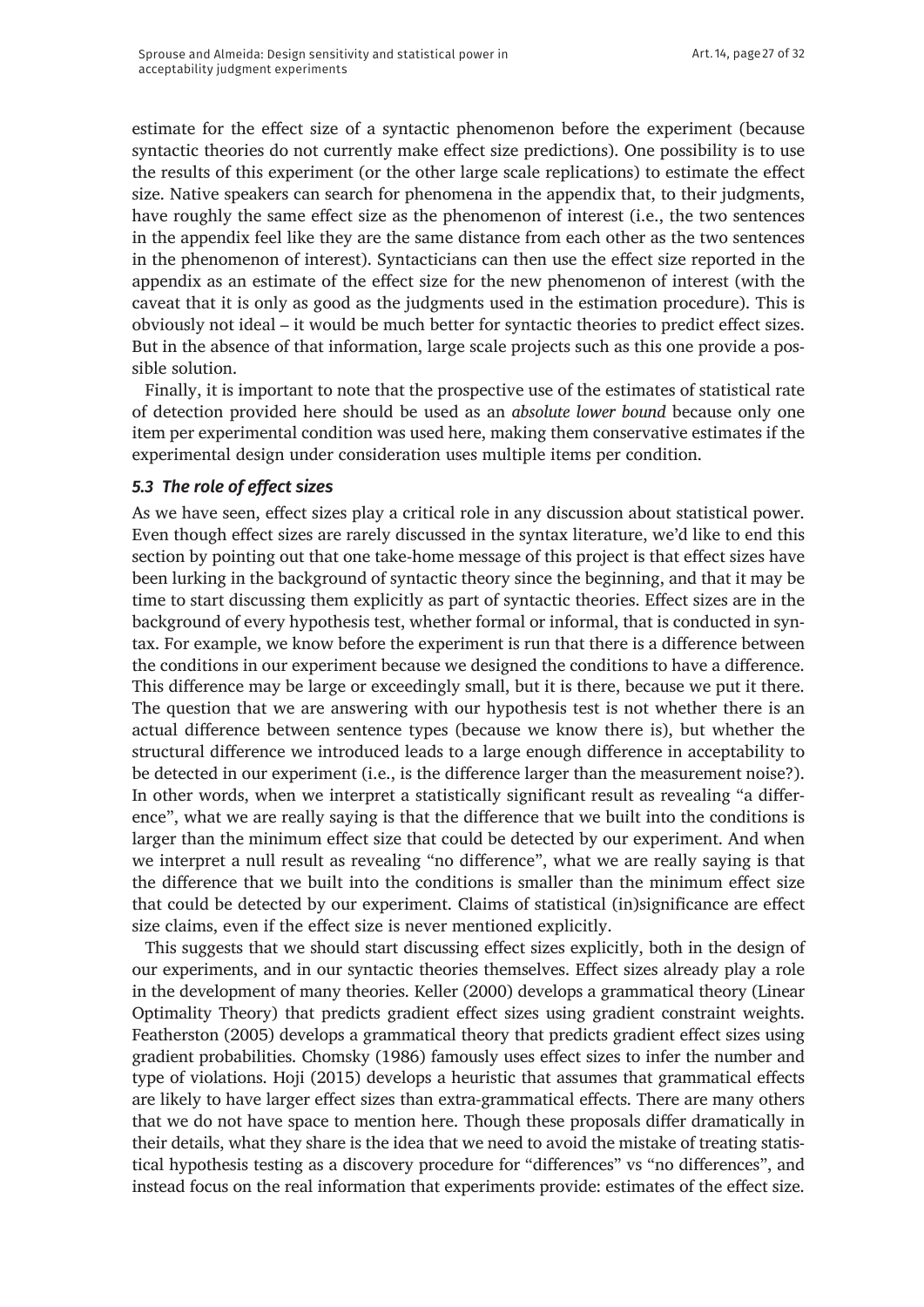# **6 Conclusion**

Our two goals in this paper were (i) to provide a fuller picture of the status of acceptability judgment data in syntax (i.e., a complement to the validity experiments in Sprouse et al. 2013 and Sprouse & Almeida 2012), and (ii) to provide detailed information that syntacticians can use to design and evaluate the sensitivity of acceptability judgment experiments. To that end, we conducted a set of experiments and simulations to cover a wide range of possible experimental designs, fully crossing four acceptability judgment tasks (yes-no, two-alternative forced-choice, Likert scale, and magnitude estimation), a set of 50 real phenomena that span a large portion of effect sizes in the literature, sample sizes from 5 to 100 participants (obtained through resampling simulations out of a sample of 144 per task), and two approaches to hypothesis testing (null hypothesis testing and Bayesian hypothesis testing). The result is a database of information regarding the rate of statistical detection (our proxy measure of statistical power) that covers a substantial portion of possible experimental designs in syntax, and that is freely available to syntacticians on the first author's website for use in the design and analysis of judgment experiments.

The results of our experiments and resampling simulations revealed several notable trends in the statistical power of acceptability judgment experiments. First, the forcedchoice task is generally the most sensitive task (of the four we tested) for detecting differences between two conditions (which makes sense given the fact that the FC task is the only one to explicitly contrast two conditions). Second, the Likert scale and magnitude estimation tasks have roughly the same sensitivity across effect sizes and sample sizes. This accords well with previous research suggesting that participants cannot actually perform the magnitude estimation task as imagined by psychophysicists for linguistic material (Sprouse 2011b; Weskott & Fanselow 2011), and suggests that participants might instead treat the magnitude estimation task as a modified Likert scale task. Third, the yes-no task is generally the least sensitive task. Again, this makes sense given that the task is predicated upon a category boundary that may not separate all of the pairs of sentences in the phenomena that we tested. Finally, and perhaps most importantly, these results suggest that syntax compares favorably with other domains of cognitive science in terms of statistical power. Of course, it is difficult to assess the statistical power of informal experiments; nonetheless, these results suggest that acceptability judgment experiments with relatively small sample sizes are actually relatively well powered to detect many of the phenomena currently in the syntax literature. This is compatible with previous investigations that demonstrated low type I error rates in the field of syntax, as far as well-studied languages such as English are concerned (Sprouse & Almeida 2012; Sprouse et al. 2013) and, in combination with these, the results presented here provide a more complete picture of the quantitative properties of acceptability judgment experiments, and provide a foundation of baseline data that syntacticians can use to plan and evaluate their own acceptability judgment studies.

#### **Abbreviations**

Alpha ( $\alpha$ ) = upper limit for type I error rate in NPHT, Beta ( $\beta$ ) = upper limit for the type II error rate in NPHT, AMT = Amazon Mechanical Turk,  $BF = Bayes$  factor, BHT = Bayesian hypothesis testing,  $FC = Forced$ -choice task,  $FHT = Fisher$  hypothesis testing,  $H_0$  = Null Hypothesis, H<sub>A</sub> = Alternative Hypothesis, LS = Likert scale task, ME = Magnitude estimation task,  $N$ PHT = Neyman-Pearson hypothesis testing,  $N$ PV = negative predictive value,  $PPV = positive$  predictive value,  $YN = Yes$ -or-no task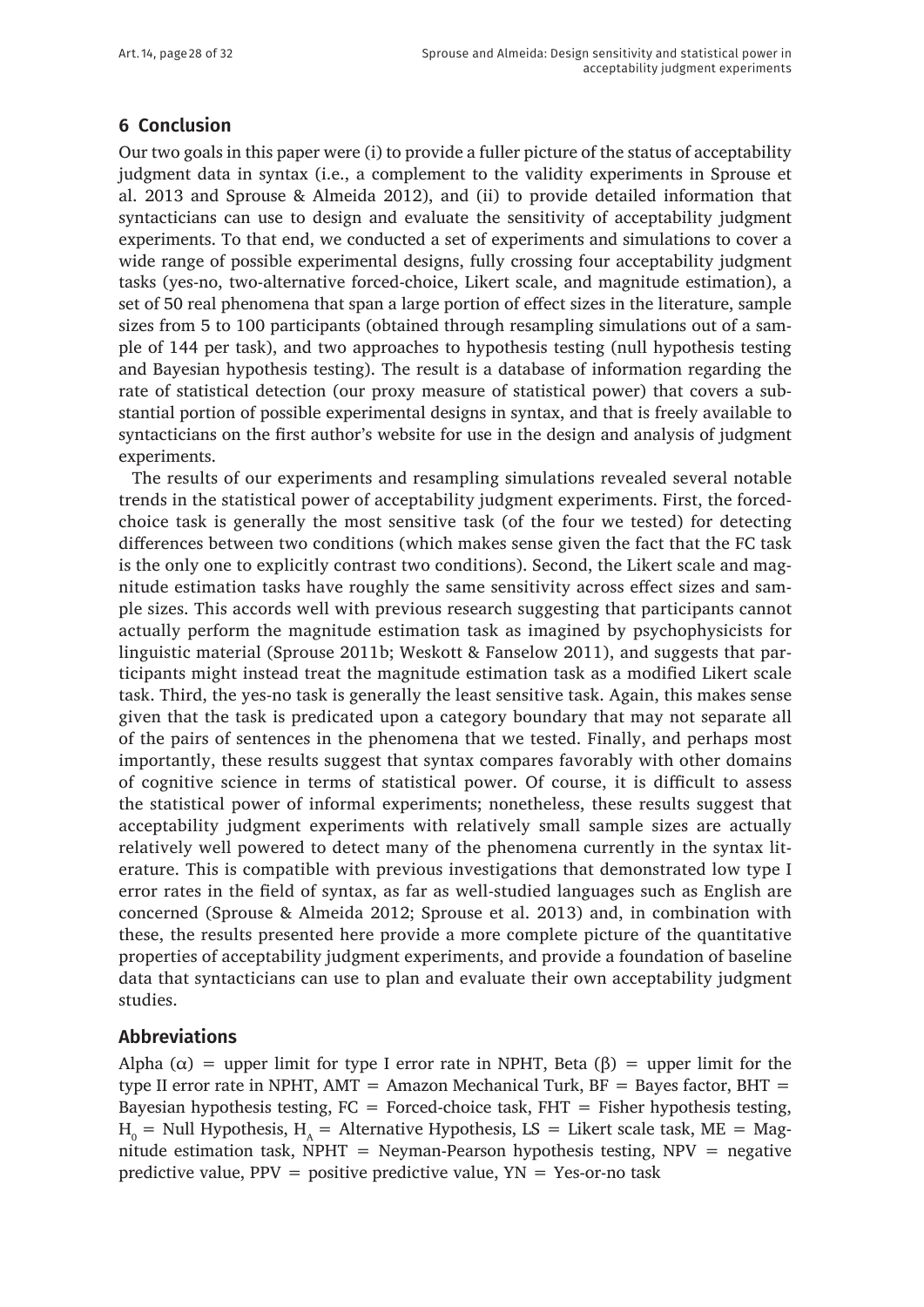# **Additional Files**

The additional files for this article can be found as follows:

• **Appendix.** <https://doi.org/10.5334/gjgl.236.s1>

### **Acknowledgements**

This material is based upon work supported by the National Science Foundation under grant no. BCS-0843896 to JS. We would like to thank two anonymous reviewers for helpful comments on an earlier draft. We would also like to thank audiences at the École Normale Supérieure, Michigan State University, the University of Michigan, Princeton University, Harvard University, and Johns Hopkins University. We would also like to thank Carson T. Schütze for assistance in creating the test materials used in this study. All errors remain our own.

## **Competing Interests**

The authors have no competing interests to declare.

## **References**

- Baayen, Harald, Doug Davidson & Douglas Bates. 2008. Mixed-effects modeling with crossed random effects for subjects and items. *Journal of Memory and Language* 59. 390–412. DOI: <https://doi.org/10.1016/j.jml.2007.12.005>
- Bader, Marcus & Jana Häussler. 2010. Toward a model of grammaticality judgments. *Journal of Linguistics* 46. 273–330. DOI:<https://doi.org/10.1017/S0022226709990260>
- Bard, Ellen, Dan Robertson & Antonella Sorace. 1996. Magnitude estimation of linguistic acceptability. *Language* 72. 32–68. DOI:<https://doi.org/10.2307/416793>
- Bayes, Thomas. 1764. An essay toward solving a problem in the doctrine of chances. *Philosophical Transactions of the Royal Society of London* 53. 370–418. DOI: [https://doi.](https://doi.org/10.1098/rstl.1763.0053) [org/10.1098/rstl.1763.0053](https://doi.org/10.1098/rstl.1763.0053)
- Bezeau, Scott & Roger Graves. 2001. Statistical power and effect sizes of clinical neuropsychology research. *Journal of Clinical and Experimental Neuropsychology* 23. 399–406. DOI: <https://doi.org/10.1076/jcen.23.3.399.1181>
- Button, Katherine, John Ioannidis, Claire Mokrysz, Brian Nosek, Jonathan Flint, Emma Robinson & Marcus Munafò. 2013. Power failure: Why small sample size undermines the reliability of neuroscience. *Nature Reviews Neuroscience* 14. 365–376. DOI: [https://](https://doi.org/10.1038/nrn3475) [doi.org/10.1038/nrn3475](https://doi.org/10.1038/nrn3475)
- Chomsky, Noam. 1965. *Aspects of the theory of syntax*. Cambridge, MA: MIT Press.
- Chomsky, Noam. 1986. *Barriers*. Cambridge, MA: MIT Press.
- Clark-Carter, David. 1997. The account taken of statistical power in research published in the British Journal of Psychology. *British Journal of Psychology* 88. 71–83. DOI: [https://](https://doi.org/10.1111/j.2044-8295.1997.tb02621.x) [doi.org/10.1111/j.2044-8295.1997.tb02621.x](https://doi.org/10.1111/j.2044-8295.1997.tb02621.x)
- Clark, Herbert. 1973. The language-as-fixed-effect fallacy: A critique of language statistics in psychological research. *Journal of Verbal Learning and Verbal Behavior* 12. 335–359. DOI: [https://doi.org/10.1016/S0022-5371\(73\)80014-3](https://doi.org/10.1016/S0022-5371(73)80014-3)
- Cohen, Jacob. 1962. The statistical power of abnormal social psychological research: A review. *Journal of Abnormal and Social Psychology* 65. 145–153. DOI: [https://doi.](https://doi.org/10.1037/h0045186) [org/10.1037/h0045186](https://doi.org/10.1037/h0045186)
- Cohen, Jacob. 1976. Random means random. *Journal of Verbal Learning and Verbal Behavior*  15. 261–262.
- Cohen, Jacob. 1988. *Statistical power analysis for the behavioral sciences.* 2nd edition; Hillsdale, NJ: Erlbaum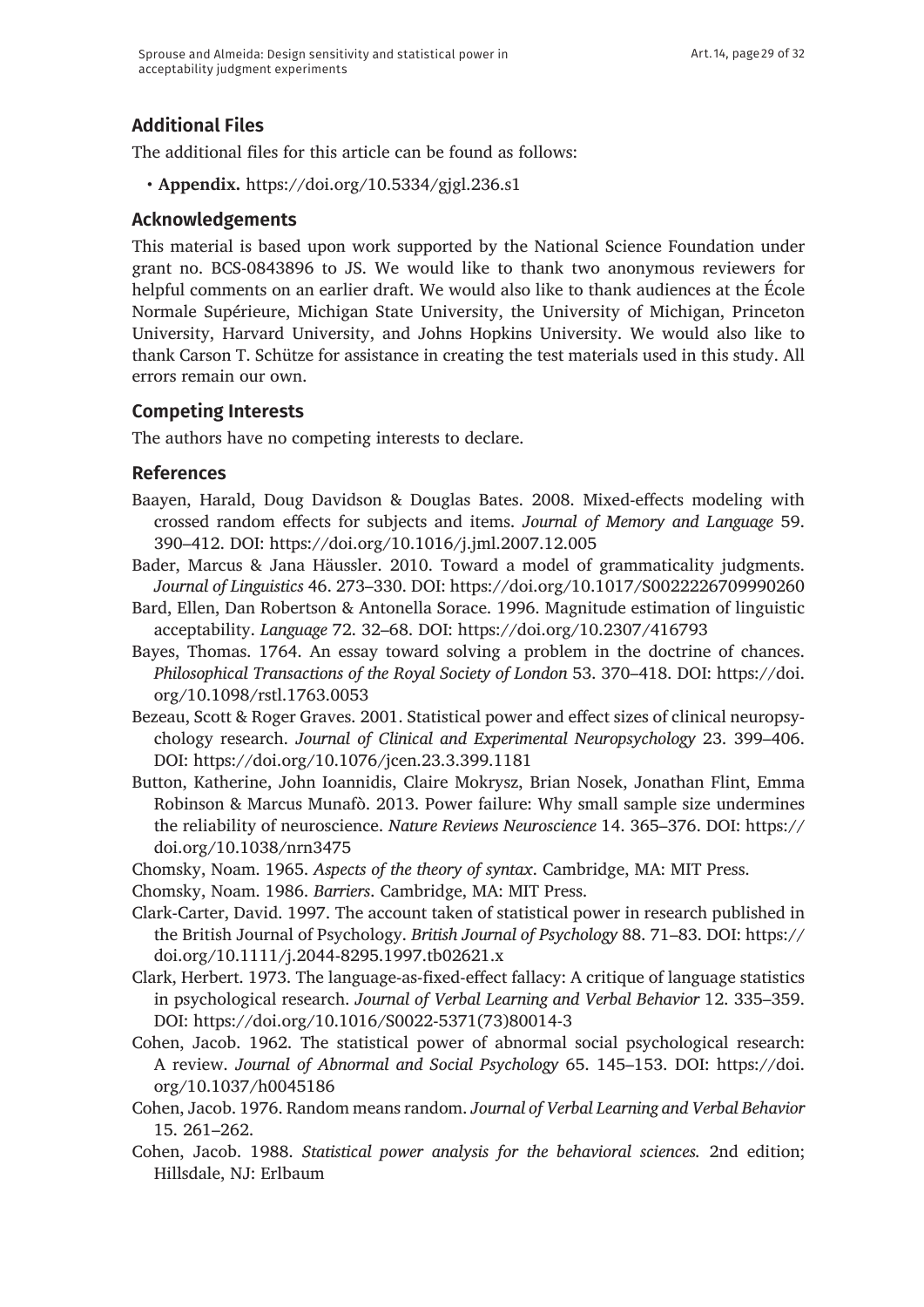- Cowart, Wayne. 1997*. Experimental syntax: Applying objective methods to sentence judgments*. Thousand Oaks, CA: Sage.
- Featherstone, Sam. 2005. Universals and grammaticality: Wh-constraints in German and English. *Linguistics*, *43*(4): 667–711. DOI: <https://doi.org/10.1515/ling.2005.43.4.667>

Fisher, Ronald. 1925. *Statistical methods for research workers*. Oliver and Boyd.

Fisher, Ronald. 1955. Statistical methods and scientific induction. *Journal of the Royal Statistical Society: Series B. Statistical Methodology* 17. 69–78.

Gibson, Edward & Evelina Fedorenko. 2013. The need for quantitative methods in syntax and semantics research. *Language and Cognitive Processes* 28(1–2)*.* 88–124. DOI: <https://doi.org/10.1080/01690965.2010.515080>

- Gigerenzer, Gerd. 2004. Mindless statistics. *Journal of Socio-Economics* 33. 587–606. DOI: <https://doi.org/10.1016/j.socec.2004.09.033>
- Gigerenzer, Gerd & Hans Richter. 1990. Context effects and their interaction with development: Area judgments. *Cognitive Development*. 235–264. DOI: [https://doi.](https://doi.org/10.1016/0885-2014(90)90017-N) [org/10.1016/0885-2014\(90\)90017-N](https://doi.org/10.1016/0885-2014(90)90017-N)

Hoji, Hajime. 2015. *Language faculty science*. Cambridge: Cambridge University Press. DOI:<https://doi.org/10.1017/CBO9781107110731>

- Hubbard, Raymond. 2004. Alphabet soup: Blurring the distinctions between p's and α's in psychological research. *Theory & Psychology* 14. 295–327. DOI: [https://doi.](https://doi.org/10.1177/0959354304043638) [org/10.1177/0959354304043638](https://doi.org/10.1177/0959354304043638)
- Ioannidis, John. 2005. Why most published research findings are false. *PLoS Medicine*  2(8). e124.
 DOI: <https://doi.org/10.1371/journal.pmed.0020124>
- Ioannidis, John. 2008. Why most discovered true associations are inflated. *Epidemiology*  19. 640–648. 
DOI: <https://doi.org/10.1097/EDE.0b013e31818131e7>
- Jeffreys, Harold. 1939/1961. *Theory of probability*. Oxford: Oxford University Press.
- Keller, Frank. 2000. Gradience in grammar: Experimental and computational aspects of degrees of grammaticality. Edinburgh: University of Edinburgh dissertation.
- Keppel, Geoffrey. 1976. Words as random variables. *Journal of Verbal Learning and Verbal Behavior* 15. 263–265.
- Kruschke, John. 2011. *Doing Bayesian data analysis: A tutorial with R and BUGS*. New York NY: Academic Press.
- Morey, Richard & Jeffrey Rouder. 2015. BayesFactor: Computation of Bayes Factors for Common Designs. R package version 0.9.12–2. [http://bayesfactorpcl.r-forge.r](http://bayesfactorpcl.r-forge.r-project.org/)[project.org/.](http://bayesfactorpcl.r-forge.r-project.org/)
- Mulder, Joris & Eric-Jan Wagenmakers. 2016. Editors' introduction to the special issue 'Bayes factors for testing hypotheses in psychological research: Practical relevance and new developments'. *Journal of Mathematical Psychology* 72. 1–5. DOI: [https://doi.](https://doi.org/10.1016/j.jmp.2016.01.002) [org/10.1016/j.jmp.2016.01.002](https://doi.org/10.1016/j.jmp.2016.01.002)
- Neyman Jerzy & Egon Pearson. 1928. On the use and interpretation of certain test criteria for purposes of statistical inference: Part I. *Biometrika* 20A. 175–240.
- Neyman Jerzy & Egon Pearson. 1933. On the problem of the most efficient tests of statistical hypotheses. *Philosophical Transactions of the Royal Society A* 231. 289–337. DOI: <https://doi.org/10.1098/rsta.1933.0009>
- Open Science Collaboration. 2015. Estimating the reproducibility of psychological science. *Science* 349(6151). aac4716.
- Raaijmakers, Jeroen. 2003. A further look at the "language-as-fixed-effect fallacy"*. Canadian Journal of Experimental Psychology* 57. 141–151. DOI: [https://doi.org/10.1037/](https://doi.org/10.1037/h0087421) [h0087421](https://doi.org/10.1037/h0087421)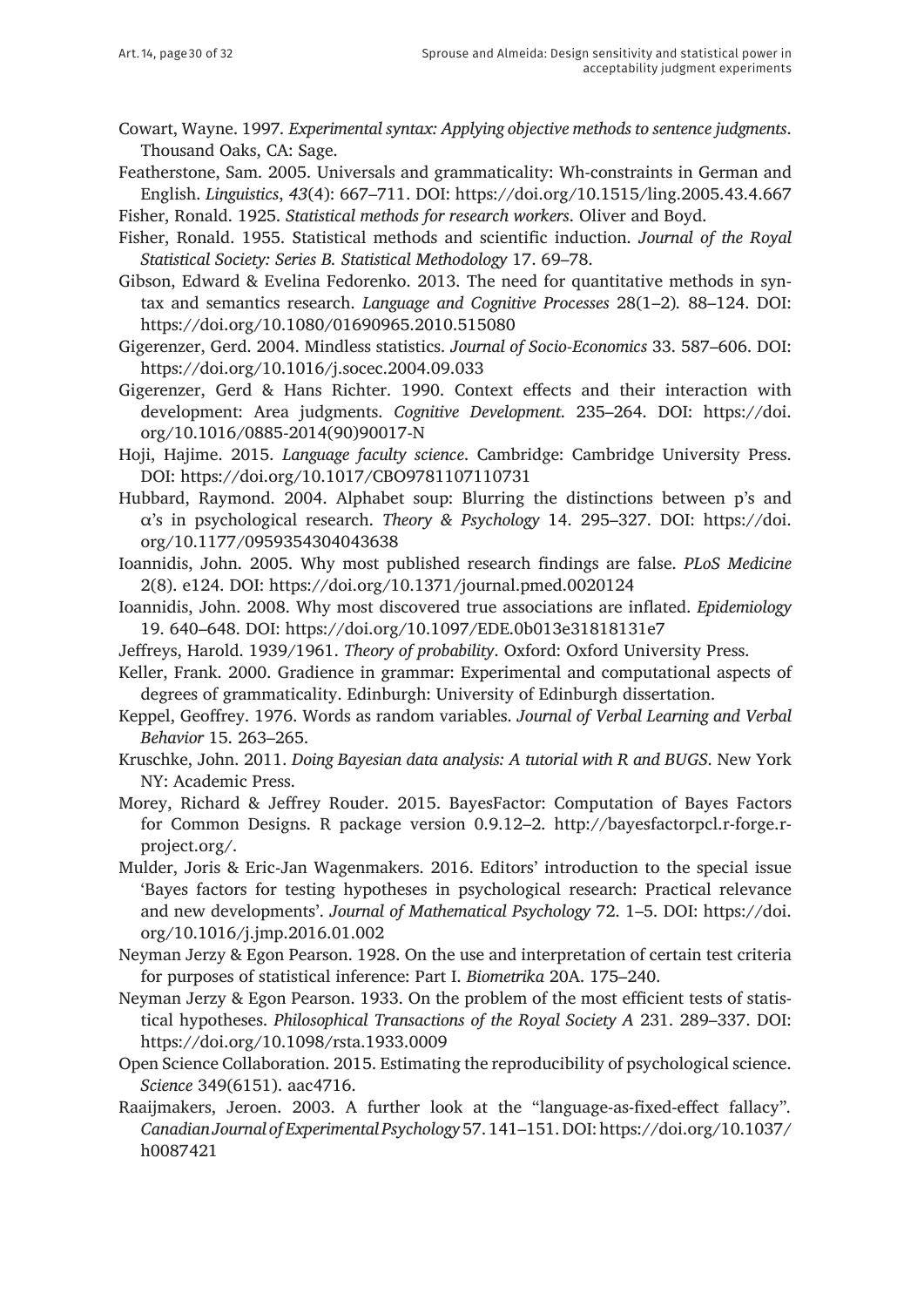- Rouder, Jeffrey, Paul Speckman, Dongchu Sun, Richard Morey & Geoffrey Iverson. 2009. Bayesian t-tests for accepting and rejecting the null hypothesis. *Psychonomic Bulletin & Review* 16. 225–237. DOI: <https://doi.org/10.3758/PBR.16.2.225>
- Rouder, Jeffrey, Richard Morey, Josine Verhagen, April Swagman & Eric-Jan Wagenmakers. in press. Bayesian analysis of factorial designs. *Psychological Methods*. DOI: [https://doi.](https://doi.org/10.1037/met0000057) [org/10.1037/met0000057](https://doi.org/10.1037/met0000057)
- Schütze, Carson. 1996. *The empirical base of linguistics: Grammaticality judgments and linguistic methodology*. Chicago: University of Chicago Press.
- Sedlmeier, Peter & Gerd Gigerenzer. 1989. Do studies of statistical power have an effect on the power of studies? *Psychological Bulletin* 105. 309–316. DOI: [https://doi.](https://doi.org/10.1037/0033-2909.105.2.309) [org/10.1037/0033-2909.105.2.309](https://doi.org/10.1037/0033-2909.105.2.309)
- Simmons, Joseph, Lief, Nelson & Uri, Simonsohn. 2011. False-positive psychology: Undisclosed flexibility in data collection and analysis allows presenting anything as significant. *Psychological Science* 22. 1359–1366. DOI:<https://doi.org/10.1177/0956797611417632>
- Smith, Keith. 1976. The assuming-will-make-it-so fallacy. *Journal of Verbal Learning and Verbal Behavior* 15. 262–263.
- Sprouse, Jon. 2011a. A validation of Amazon Mechanical Turk for the collection of acceptability judgments in linguistic theory. *Behavior Research Methods* 43. 155–167. DOI: <https://doi.org/10.3758/s13428-010-0039-7>
- Sprouse, Jon. 2011b. A test of the cognitive assumptions of magnitude estimation: Commutativity does not hold for acceptability judgments. *Language* 87. 274–288. DOI: <https://doi.org/10.1353/lan.2011.0028>
- Sprouse, Jon. 2013. Acceptability judgments. In Mark Aronoff (ed.), *Oxford Bibliographis Online: Linguistics*. [http://www.oxfordbibliographies.com/view/document/obo-](http://www.oxfordbibliographies.com/view/document/obo-9780199772810/obo-9780199772810-0097.xml)[9780199772810/obo-9780199772810-0097.xml.](http://www.oxfordbibliographies.com/view/document/obo-9780199772810/obo-9780199772810-0097.xml)
- Sprouse, Jon, Carson Schütze & Diogo Almeida. 2013. A comparison of informal and formal acceptability judgments using a random sample from Linguistic Inquiry 2001–2010. *Lingua* 134. 219–248. DOI: <https://doi.org/10.1016/j.lingua.2013.07.002>
- Sprouse, Jon & Diogo Almeida. 2012. Assessing the reliability of textbook data in syntax: Adger's Core Syntax. *Journal of Linguistics* 48. 609–652. DOI: [https://doi.org/10.1017/](https://doi.org/10.1017/S0022226712000011) [S0022226712000011](https://doi.org/10.1017/S0022226712000011)
- Wagenmakers, Eric-Jan, Richard Morey & Michael Lee. 2016. Bayesian benefits for the pragmatic researcher. *Current Directions in Psychological Science 25*. 169–176. DOI: <https://doi.org/10.1177/0963721416643289>
- Weskott, Thomas & Gisbert Fanselow. 2011. On the informativity of different measures of linguistic acceptability. *Language* 87. 249–273. DOI: [https://doi.org/10.1353/](https://doi.org/10.1353/lan.2011.0041) [lan.2011.0041](https://doi.org/10.1353/lan.2011.0041)
- Wickens, Thomas & Geoffrey Keppel. 1983. On the choice of design and of test statistic in the analysis of experiments with sampled materials. *Journal of Verbal Learning and Verbal Behavior* 22. 296–309. DOI: [https://doi.org/10.1016/S0022-5371\(83\)90208-6](https://doi.org/10.1016/S0022-5371(83)90208-6)
- Wike, Edward & James Church. 1976. Comments on Clark's "The language-as-fixed effect fallacy". *Journal of Verbal Learning and Verbal Behavior* 15. 249–255. DOI: [https://doi.](https://doi.org/10.1016/0022-5371(76)90023-2) [org/10.1016/0022-5371\(76\)90023-2](https://doi.org/10.1016/0022-5371(76)90023-2)